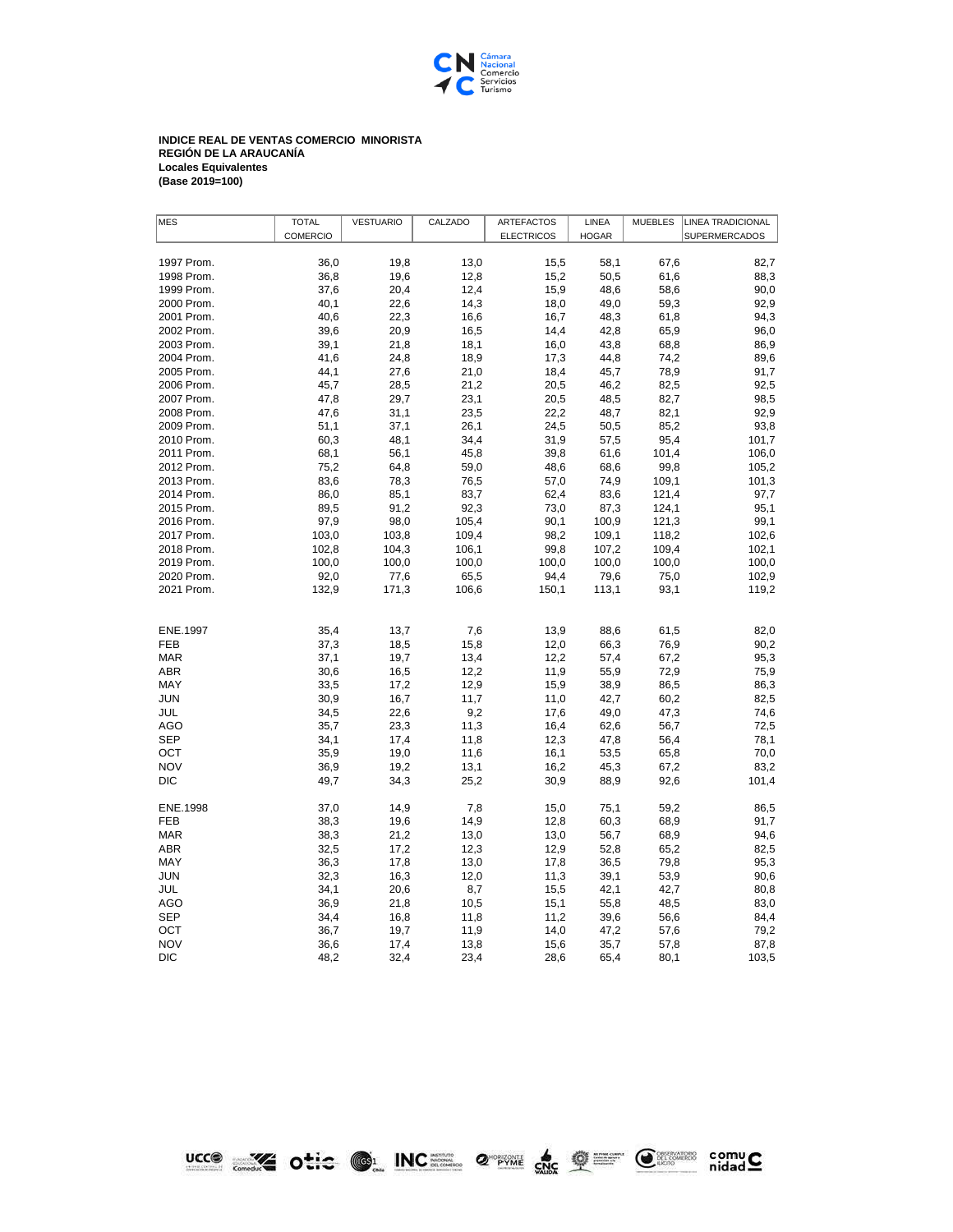

| <b>MES</b>             | <b>TOTAL</b>    | <b>VESTUARIO</b> | CALZADO | <b>ARTEFACTOS</b> | LINEA        | <b>MUEBLES</b> | <b>LINEA TRADICIONAL</b> |
|------------------------|-----------------|------------------|---------|-------------------|--------------|----------------|--------------------------|
|                        | <b>COMERCIO</b> |                  |         | <b>ELECTRICOS</b> | <b>HOGAR</b> |                | SUPERMERCADOS            |
|                        |                 |                  |         |                   |              |                |                          |
| ENE.1999               | 37,3            | 16,0             | 7,2     | 13,7              | 69,0         | 55,2           | 92,4                     |
| FEB                    | 39,7            | 21,1             | 14,6    | 12,9              | 54,1         | 74,7           | 97,3                     |
| <b>MAR</b>             | 39,9            | 23,4             | 12,8    | 13,6              | 50,0         | 60,4           | 98,8                     |
| ABR                    | 31,9            | 18,0             | 11,2    | 12,3              | 44,9         | 57,1           | 85,2                     |
| MAY                    | 34,0            | 18,2             | 12,3    | 16,4              | 31,7         | 66,8           | 89,3                     |
| JUN                    | 32,6            | 17,1             | 11,5    | 11,3              | 39,7         | 45,8           | 91,1                     |
| JUL                    | 35,6            | 21,1             | 7,9     | 17,2              | 45,9         | 43,9           | 82,4                     |
| AGO                    | 35,6            | 20,3             | 9,3     | 14,3              | 53,4         | 47,8           | 80,0                     |
| <b>SEP</b>             | 35,3            | 17,7             | 10,8    | 11,6              | 41,4         | 51,3           | 83,8                     |
| OCT                    | 38,8            | 21,1             | 12,7    | 14,3              | 49,1         | 56,8           | 81,7                     |
| <b>NOV</b>             | 38,2            | 17,7             | 14,6    | 18,5              | 37,3         | 59,7           | 86,7                     |
| <b>DIC</b>             | 52,1            | 33,0             | 24,1    | 34,5              | 66,8         | 83,1           | 111,6                    |
|                        |                 |                  |         |                   |              |                |                          |
| ENE.2000               | 39,0            | 17,1             | 8,4     | 16,0              | 74,5         | 59,9           | 92,1                     |
| FEB                    | 41,9            | 21,7             | 16,8    | 13,2              | 52,9         | 76,4           | 101,3                    |
| <b>MAR</b>             | 43,2            | 26,8             | 14,8    | 15,8              | 52,0         | 62,6           | 101,2                    |
| ABR                    | 35,4            | 21,1             | 13,3    | 14,7              | 42,9         | 60,2           | 89,8                     |
| MAY                    | 37,7            | 21,4             | 14,9    | 20,2              | 33,3         | 65,0           | 88,5                     |
| JUN                    | 34,9            | 20,9             | 14,2    | 14,2              | 38,9         | 45,1           | 91,3                     |
| JUL                    | 38,0            | 24,7             | 9,5     | 21,5              | 48,3         | 46,6           | 85,3                     |
| AGO                    | 37,8            | 20,5             | 10,0    | 16,9              | 54,2         | 46,8           | 84,5                     |
| <b>SEP</b>             | 38,0            | 18,8             | 12,8    | 13,2              | 42,4         | 50,9           | 91,8                     |
| OCT                    | 39,4            | 20,8             | 12,8    | 15,0              | 51,4         | 56,1           | 83,0                     |
| <b>NOV</b>             | 40,3            | 20,2             | 16,1    | 17,8              | 36,0         | 60,6           | 92,1                     |
| DIC                    | 55,7            | 37,1             | 27,7    | 37,8              | 61,3         | 81,9           | 114,1                    |
|                        |                 |                  |         |                   |              |                |                          |
| ENE.2001               | 39,5            | 16,8             | 9,8     | 15,1              | 71,8         | 61,2           | 95,6                     |
| <b>FEB</b>             | 42,7            | 20,9             | 18,4    | 12,5              | 50,7         | 78,7           | 103,0                    |
| <b>MAR</b>             | 45,7            | 25,8             | 17,9    | 15,3              | 55,4         | 67,9           | 112,6                    |
| ABR                    | 36,2            | 20,2             | 16,3    | 13,9              | 48,5         | 66,8           | 92,5                     |
| MAY                    | 38,5            | 21,5             | 18,0    | 17,9              | 39,5         | 65,7           | 91,4                     |
| JUN                    | 36,4            | 20,4             | 16,8    | 13,8              | 38,3         | 47,7           | 95,9                     |
|                        |                 |                  |         |                   |              |                |                          |
| JUL                    | 37,2            | 23,3             | 10,9    | 17,5              | 52,1         | 43,6           | 84,3                     |
| AGO                    | 38,0            | 20,1             | 11,9    | 15,7              | 55,3         | 50,8           | 84,6                     |
| <b>SEP</b>             | 38,3            | 19,5             | 15,7    | 11,8              | 39,7         | 48,4           | 91,5                     |
| OCT                    | 39,7            | 21,2             | 14,1    | 14,3              | 47,0         | 58,2           | 80,7                     |
| <b>NOV</b>             | 39,5            | 18,4             | 16,9    | 17,3              | 33,0         | 64,7           | 89,9                     |
| DIC                    | 55,6            | 39,1             | 32,4    | 35,5              | 48,0         | 87,7           | 110,2                    |
|                        |                 |                  |         |                   |              |                |                          |
| ENE.2002<br><b>FEB</b> | 40,3            | 15,2             | 11,7    | 16,5              | 68,2         | 68,8           | 93,3                     |
| <b>MAR</b>             | 41,5            | 18,8             | 19,1    | 12,1              | 42,6         | 85,0           | 102,5<br>120,0           |
|                        | 45,4            | 24,0             | 18,0    | 13,3              | 40,9         | 82,6           |                          |
| ABR                    | 35,4            | 17,2             | 17,5    | 12,7              | 42,6         | 72,4           | 94,2                     |
| MAY                    | 36,7            | 19,1             | 17,4    | 13,9              | 36,3         | 66,6           | 98,4                     |
| JUN                    | 37,1            | 19,6             | 17,2    | 13,5              | 36,7         | 51,8           | 99,7                     |
| JUL                    | 36,5            | 21,9             | 10,2    | 13,1              | 39,8         | 49,8           | 89,8                     |
| AGO                    | 40,3            | 21,8             | 12,7    | 14,4              | 51,1         | 53,9           | 92,2                     |
| <b>SEP</b>             | 36,5            | 18,0             | 14,9    | 11,1              | 33,7         | 53,6           | 88,6                     |
| OCT                    | 37,3            | 19,7             | 13,5    | 12,7              | 38,1         | 60,9           | 81,4                     |
| <b>NOV</b>             | 37,0            | 17,8             | 16,3    | 14,2              | 31,0         | 62,8           | 87,4                     |
| <b>DIC</b>             | 50,8            | 38,1             | 30,0    | 25,3              | 52,9         | 82,8           | 104,0                    |
|                        |                 |                  |         |                   |              |                |                          |
| ENE.2003               | 37,3            | 14,7             | 11,7    | 16,0              | 59,2         | 54,4           | 84,7                     |
| FEB                    | 38,1            | 18,0             | 21,7    | 13,3              | 41,3         | 77,0           | 84,5                     |
| <b>MAR</b>             | 41,2            | 20,9             | 19,6    | 15,2              | 38,8         | 83,5           | 99,4                     |
| ABR                    | 34,5            | 17,7             | 19,4    | 15,0              | 36,8         | 66,6           | 82,2                     |
| MAY                    | 35,6            | 20,9             | 17,2    | 15,4              | 37,2         | 70,4           | 84,5                     |
| JUN                    | 34,1            | 19,4             | 16,0    | 15,2              | 37,6         | 52,6           | 80,1                     |
| JUL                    | 36,8            | 23,6             | 14,7    | 14,8              | 43,4         | 52,3           | 80,3                     |
| AGO                    | 41,6            | 22,7             | 17,0    | 16,8              | 58,0         | 56,0           | 87,8                     |
| <b>SEP</b>             | 37,4            | 19,4             | 17,1    | 11,1              | 38,6         | 64,5           | 86,4                     |
| OCT                    | 39,1            | 21,8             | 13,3    | 14,1              | 41,0         | 73,8           | 81,9                     |
| <b>NOV</b>             | 38,7            | 20,8             | 15,6    | 14,1              | 37,0         | 73,6           | 88,2                     |
| <b>DIC</b>             | 54,3            | 41,4             | 33,6    | 30,4              | 56,3         | 100,7          | 102,5                    |

LCCO EX Otic OL INCE 2 PAR CRE QE CREE comuC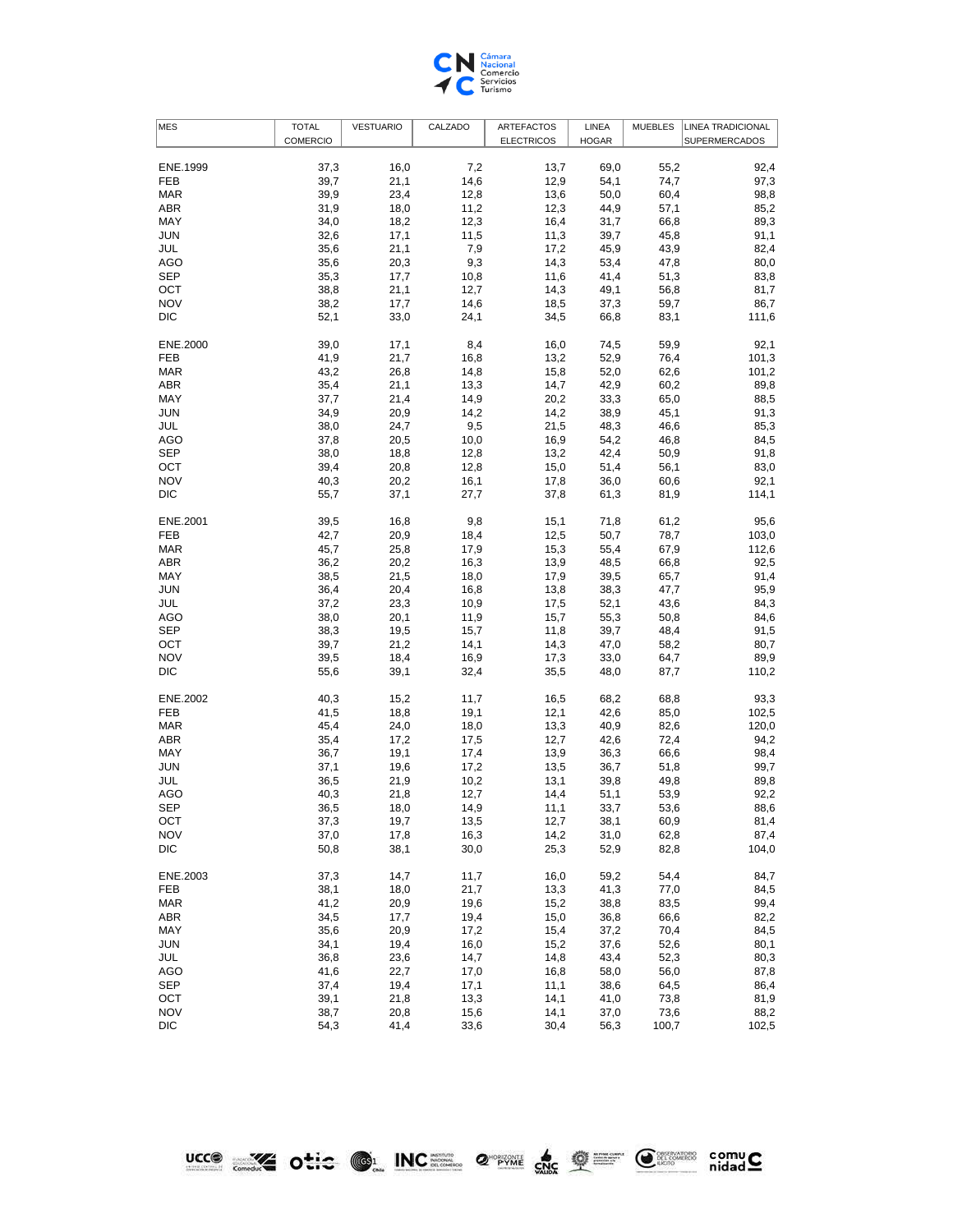

| <b>MES</b> | <b>TOTAL</b>    | <b>VESTUARIO</b> | CALZADO | <b>ARTEFACTOS</b> | LINEA        | <b>MUEBLES</b> | <b>LINEA TRADICIONAL</b> |
|------------|-----------------|------------------|---------|-------------------|--------------|----------------|--------------------------|
|            | <b>COMERCIO</b> |                  |         | <b>ELECTRICOS</b> | <b>HOGAR</b> |                | SUPERMERCADOS            |
|            |                 |                  |         |                   |              |                |                          |
| ENE.2004   | 38,6            | 15,6             | 12,5    | 18,0              | 54,1         | 61,3           | 84,4                     |
| <b>FEB</b> | 40,7            | 19,5             | 21,1    | 15,0              | 40,6         | 70,0           | 91,5                     |
| <b>MAR</b> | 43,4            | 24,1             | 18,2    | 17,0              | 38,1         | 86,1           | 100,8                    |
| ABR        | 37,5            | 19,7             | 20,1    | 16,9              | 34,9         | 58,5           | 90,3                     |
| MAY        | 39,3            | 24,2             | 17,7    | 17,6              | 37,6         | 80,4           | 90,8                     |
| JUN        | 37,8            | 23,9             | 17,9    | 15,1              | 40,9         | 57,7           | 88,4                     |
| JUL        | 40,7            | 27,9             | 15,2    | 16,6              | 46,3         | 61,7           | 86,0                     |
|            |                 |                  |         |                   |              |                |                          |
| AGO        | 43,1            | 25,6             | 16,3    | 21,2              | 63,5         | 64,9           | 81,4                     |
| <b>SEP</b> | 40,6            | 24,0             | 15,6    | 11,8              | 43,0         | 73,2           | 91,0                     |
| OCT        | 42,2            | 23,8             | 16,8    | 15,1              | 44,8         | 81,8           | 85,9                     |
| <b>NOV</b> | 40,0            | 22,2             | 19,1    | 15,0              | 38,4         | 81,2           | 86,1                     |
| DIC        | 55,5            | 47,0             | 36,1    | 28,6              | 55,9         | 114,2          | 99,2                     |
|            |                 |                  |         |                   |              |                |                          |
| ENE.2005   | 40,8            | 17,3             | 14,0    | 18,7              | 56,2         | 66,3           | 87,2                     |
| <b>FEB</b> | 42,5            | 21,0             | 24,7    | 16,2              | 38,8         | 80,4           | 90,9                     |
| <b>MAR</b> | 44,6            | 26,8             | 21,8    | 17,6              | 40,9         | 87,4           | 96,0                     |
| ABR        | 40,0            | 22,5             | 23,9    | 17,6              | 35,9         | 62,7           | 91,1                     |
| MAY        | 41,8            | 26,3             | 21,7    | 19,4              | 37,8         | 82,9           | 91,7                     |
| JUN        | 40,2            | 26,0             | 20,6    | 17,4              | 38,4         | 65,3           | 88,7                     |
| JUL        | 43,9            | 31,8             | 16,2    | 17,5              | 44,5         | 71,3           | 91,1                     |
| AGO        | 47,9            | 29,9             | 17,0    | 22,4              | 65,7         | 71,7           | 91,6                     |
| <b>SEP</b> | 43,5            | 27,1             | 16,8    | 13,2              | 41,5         | 73,4           | 95,0                     |
| OCT        | 45,0            | 28,1             | 18,1    | 16,4              | 46,8         | 86,8           | 87,2                     |
|            |                 |                  |         |                   |              |                |                          |
| <b>NOV</b> | 42,9            | 25,9             | 20,2    | 17,0              | 40,7         | 88,9           | 87,2                     |
| DIC        | 56,6            | 48,4             | 37,4    | 27,8              | 60,9         | 109,5          | 102,3                    |
| ENE.2006   | 42,2            | 18,9             | 15,2    | 18,6              | 54,1         | 68,3           | 89,3                     |
| FEB        | 44,9            | 23,5             |         |                   | 42,0         | 83,4           | 94,0                     |
|            |                 |                  | 24,0    | 17,2              |              |                |                          |
| <b>MAR</b> | 45,2            | 29,0             | 20,9    | 18,6              | 42,3         | 92,5           | 92,3                     |
| <b>ABR</b> | 41,7            | 24,2             | 24,8    | 17,7              | 37,1         | 69,8           | 94,1                     |
| MAY        | 42,6            | 27,9             | 23,4    | 20,4              | 38,2         | 78,6           | 88,7                     |
| JUN        | 42,0            | 27,7             | 20,4    | 18,5              | 41,8         | 68,1           | 90,8                     |
| JUL        | 44,5            | 32,7             | 17,4    | 18,6              | 47,8         | 67,9           | 88,8                     |
| AGO        | 48,1            | 30,4             | 17,9    | 23,5              | 62,9         | 73,2           | 89,4                     |
| <b>SEP</b> | 45,9            | 27,3             | 17,0    | 16,6              | 41,3         | 76,7           | 97,1                     |
| OCT        | 44,8            | 28,0             | 17,9    | 18,2              | 43,2         | 90,1           | 83,9                     |
| <b>NOV</b> | 43,4            | 25,3             | 21,6    | 19,9              | 44,2         | 97,0           | 83,1                     |
| DIC        | 62,9            | 47,2             | 34,1    | 38,3              | 59,8         | 124,8          | 118,8                    |
|            |                 |                  |         |                   |              |                |                          |
| ENE.2007   | 44,4            | 22,0             | 16,9    | 18,4              | 56,0         | 70,9           | 90,9                     |
| <b>FEB</b> | 47,9            | 25,5             | 27,3    | 18,4              | 42,4         | 78,8           | 99,2                     |
| <b>MAR</b> | 49,6            | 30,4             | 25,7    | 20,6              | 45,3         | 101,0          | 101,6                    |
| ABR        | 43,6            | 25,4             | 26,9    | 19,4              | 40,2         | 72,2           | 95,5                     |
| MAY        | 44,8            | 28,5             | 23,7    | 21,2              | 40,3         | 83,6           | 96,6                     |
| JUN        | 45,3            | 30,1             | 23,0    | 19,4              | 46,1         | 69,2           | 98,2                     |
| JUL        | 45,0            | 30,8             | 18,4    | 18,5              | 50,9         | 66,4           | 93,8                     |
| AGO        | 50,0            | 29,7             | 19,2    | 22,7              | 67,2         | 80,2           | 97,7                     |
| <b>SEP</b> |                 |                  |         |                   |              |                | 106,9                    |
|            | 48,2            | 28,2             | 17,8    | 16,1              | 43,0         | 71,0           |                          |
| OCT        | 46,3            | 28,2             | 19,1    | 17,6              | 45,7         | 88,8           | 89,7                     |
| <b>NOV</b> | 45,7            | 27,5             | 22,4    | 18,7              | 44,8         | 94,0           | 91,0                     |
| <b>DIC</b> | 63,4            | 50,6             | 36,9    | 34,4              | 60,0         | 116,1          | 120,4                    |
|            |                 |                  |         |                   |              |                |                          |
| ENE.2008   | 45,9            | 23,3             | 18,1    | 20,6              | 58,0         | 78,6           | 90,5                     |
| <b>FEB</b> | 49,6            | 27,2             | 28,7    | 20,5              | 44,9         | 91,1           | 98,5                     |
| <b>MAR</b> | 49,5            | 30,8             | 25,3    | 22,1              | 44,8         | 105,3          | 98,0                     |
| ABR        | 44,2            | 27,1             | 27,5    | 22,4              | 42,1         | 70,2           | 90,0                     |
| MAY        | 46,2            | 30,8             | 25,1    | 22,2              | 42,5         | 80,4           | 96,7                     |
| JUN        | 44,2            | 30,5             | 19,8    | 19,9              | 46,6         | 72,4           | 93,4                     |
| JUL        | 45,6            | 31,6             | 18,9    | 21,3              | 53,1         | 70,8           | 90,1                     |
| <b>AGO</b> | 51,2            | 31,9             | 20,3    | 26,0              | 66,4         | 81,4           | 94,8                     |
| <b>SEP</b> | 44,4            | 28,8             | 17,2    | 16,9              | 40,7         | 67,0           | 90,6                     |
| OCT        | 45,9            | 30,4             | 20,2    | 18,5              | 47,8         | 76,6           | 84,6                     |
| <b>NOV</b> | 43,1            | 28,0             | 23,5    | 19,1              | 41,8         | 86,8           | 79,9                     |
| <b>DIC</b> | 61,6            | 52,8             | 37,8    | 37,0              | 55,3         | 104,2          | 107,8                    |
|            |                 |                  |         |                   |              |                |                          |

LCCO EX Otic OL INCE 2 PAR CRE QE CREE comuC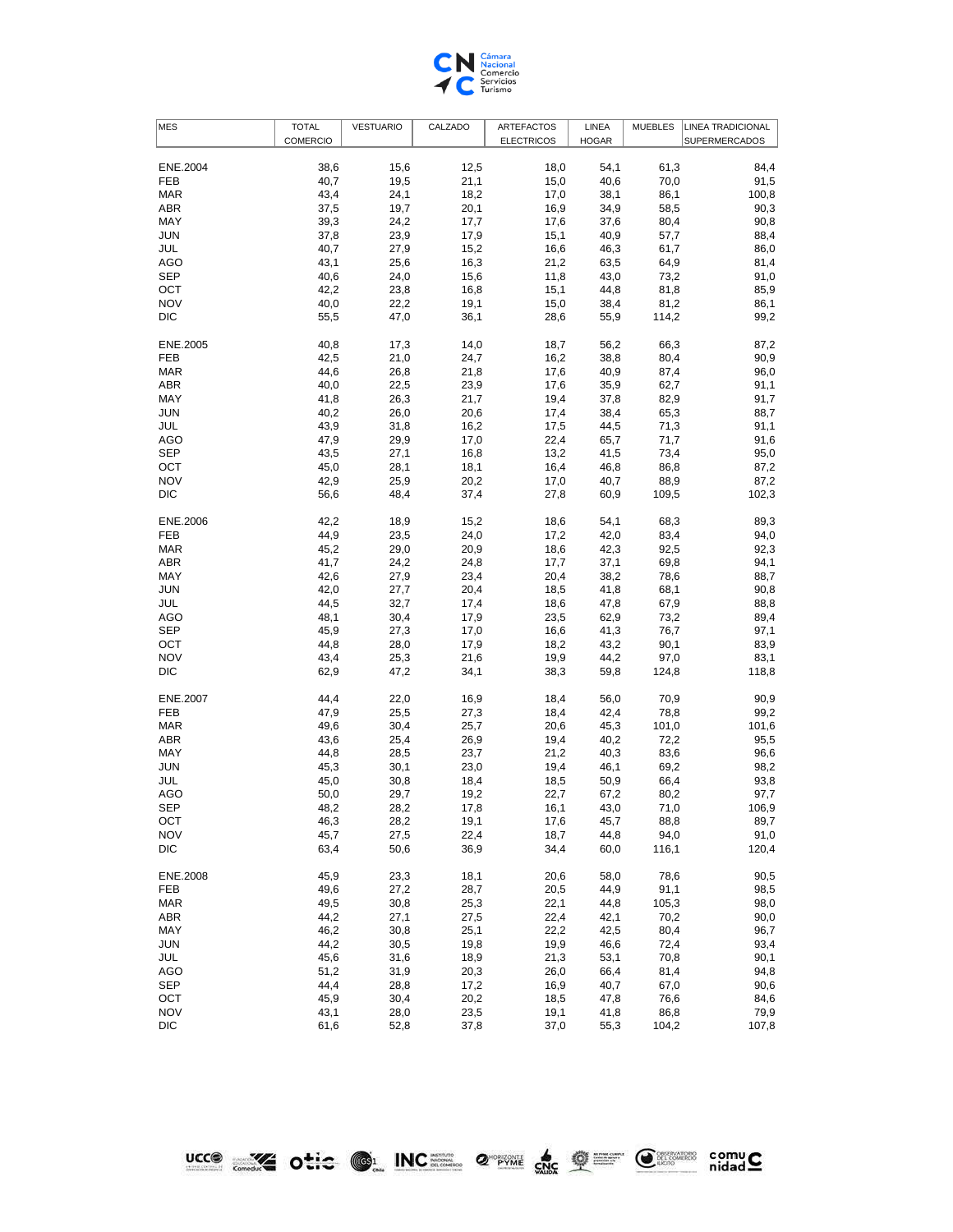

| <b>MES</b> | <b>TOTAL</b>    | <b>VESTUARIO</b> | CALZADO | <b>ARTEFACTOS</b> | LINEA        | <b>MUEBLES</b> | LINEA TRADICIONAL |
|------------|-----------------|------------------|---------|-------------------|--------------|----------------|-------------------|
|            | <b>COMERCIO</b> |                  |         | <b>ELECTRICOS</b> | <b>HOGAR</b> |                | SUPERMERCADOS     |
|            |                 |                  |         |                   |              |                |                   |
| ENE.2009   | 47,4            | 27,7             | 20,3    | 22,1              | 57,7         | 68,7           | 87,8              |
| <b>FEB</b> | 48,7            | 28,4             | 30,1    | 21,0              | 45,1         | 87,3           | 92,2              |
| <b>MAR</b> | 50,6            | 35,0             | 27,4    | 23,2              | 49,9         | 112,2          | 92,6              |
| ABR        | 44,8            | 29,7             | 25,5    | 22,9              | 39,3         | 67,5           | 89,1              |
| MAY        | 49,0            | 36,3             | 27,2    | 24,0              | 44,0         | 91,9           | 95,4              |
| <b>JUN</b> | 47,0            | 35,8             | 23,1    | 22,2              | 41,5         | 65,0           | 93,2              |
|            |                 |                  |         |                   |              |                |                   |
| JUL        | 50,6            | 40,7             | 23,3    | 22,8              | 58,6         | 74,7           | 92,8              |
| <b>AGO</b> | 55,4            | 39,1             | 24,3    | 27,9              | 60,1         | 79,3           | 98,3              |
| <b>SEP</b> | 48,6            | 33,9             | 19,7    | 19,8              | 43,3         | 74,1           | 93,0              |
| OCT        | 51,0            | 36,6             | 23,8    | 21,9              | 52,7         | 85,3           | 88,8              |
| <b>NOV</b> | 47,5            | 32,9             | 26,2    | 21,9              | 47,8         | 97,8           | 83,8              |
| <b>DIC</b> | 73,0            | 69,6             | 42,7    | 43,8              | 65,9         | 118,6          | 119,3             |
|            |                 |                  |         |                   |              |                |                   |
| ENE.2010   | 53,4            | 34,3             | 24,1    | 28,2              | 61,6         | 77,5           | 92,2              |
| <b>FEB</b> | 55,1            | 35,6             | 38,8    | 27,9              | 49,3         | 88,5           | 94,9              |
| <b>MAR</b> | 57,8            | 44,6             | 32,5    | 29,6              | 52,5         | 96,3           | 99,9              |
| <b>ABR</b> | 53,8            | 39,3             | 35,3    | 30,5              | 49,1         | 82,0           | 96,6              |
|            |                 |                  |         |                   |              |                |                   |
| MAY        | 60,5            | 50,0             | 37,1    | 35,9              | 54,5         | 103,6          | 101,7             |
| <b>JUN</b> | 55,3            | 44,1             | 30,4    | 30,5              | 46,5         | 80,3           | 99,9              |
| JUL        | 59,7            | 52,1             | 31,4    | 26,0              | 63,6         | 87,6           | 104,9             |
| AGO        | 58,4            | 42,9             | 27,0    | 30,1              | 67,1         | 89,1           | 99,7              |
| <b>SEP</b> | 57,7            | 43,5             | 27,5    | 25,1              | 50,6         | 84,4           | 103,2             |
| OCT        | 63,1            | 49,5             | 32,8    | 29,2              | 63,8         | 111,7          | 101,5             |
| <b>NOV</b> | 57,6            | 44,9             | 36,3    | 30,4              | 54,7         | 101,9          | 92,2              |
| <b>DIC</b> | 91,6            | 96,8             | 59,7    | 59,4              | 77,3         | 141,4          | 133,0             |
|            |                 |                  |         |                   |              |                |                   |
| ENE.2011   | 64,5            | 45,9             | 33,2    | 35,7              | 65,9         | 94,0           | 103,8             |
| FEB        |                 | 47,4             |         |                   | 56,4         |                | 105,0             |
|            | 66,0            |                  | 54,2    | 34,2              |              | 101,8          |                   |
| <b>MAR</b> | 68,6            | 59,6             | 49,8    | 39,0              | 59,1         | 125,2          | 101,9             |
| <b>ABR</b> | 63,0            | 48,5             | 49,3    | 36,7              | 54,1         | 93,4           | 105,6             |
| MAY        | 65,3            | 55,9             | 48,9    | 38,1              | 55,9         | 105,6          | 104,5             |
| JUN        | 64,6            | 57,8             | 43,3    | 36,2              | 48,0         | 86,8           | 105,8             |
| JUL        | 66,2            | 56,0             | 38,1    | 36,7              | 61,7         | 94,5           | 108,5             |
| AGO        | 64,2            | 46,4             | 32,8    | 39,1              | 68,9         | 95,3           | 103,2             |
| <b>SEP</b> | 63,9            | 48,0             | 35,6    | 33,4              | 53,8         | 90,6           | 105,3             |
| OCT        | 68,2            | 52,7             | 42,2    | 37,4              | 67,8         | 105,5          | 101,7             |
| <b>NOV</b> | 62,5            | 48,9             | 45,2    | 37,1              | 60,2         | 100,0          | 92,9              |
| <b>DIC</b> | 100,5           | 106,0            | 76,7    | 73,5              | 88,0         | 123,7          | 134,0             |
|            |                 |                  |         |                   |              |                |                   |
| ENE.2012   | 68,6            | 46,5             | 40,0    | 46,2              | 76,2         | 93,7           | 101,9             |
|            |                 |                  |         |                   |              |                |                   |
| <b>FEB</b> | 74,9            | 53,1             | 70,1    | 47,4              | 70,4         | 102,4          | 106,7             |
| <b>MAR</b> | 76,4            | 68,2             | 64,1    | 48,6              | 72,7         | 117,3          | 102,5             |
| <b>ABR</b> | 68,8            | 53,9             | 58,7    | 47,8              | 63,2         | 86,5           | 103,2             |
| MAY        | 68,8            | 62,6             | 61,1    | 40,9              | 61,9         | 89,6           | 100,5             |
| JUN        | 73,2            | 67,5             | 57,5    | 46,3              | 60,5         | 83,1           | 106,1             |
| JUL        | 72,7            | 65,8             | 51,9    | 44,1              | 72,1         | 92,4           | 105,2             |
| <b>AGO</b> | 73,4            | 56,6             | 47,1    | 47,1              | 69,8         | 102,0          | 108,4             |
| <b>SEP</b> | 74,1            | 59,3             | 52,8    | 42,5              | 59,5         | 95,7           | 108,4             |
| OCT        | 70,2            | 59,6             | 51,6    | 42,0              | 63,8         | 98,9           | 93,2              |
| <b>NOV</b> | 70,8            | 62,7             | 63,0    | 42,0              | 59,9         | 101,5          | 94,4              |
| <b>DIC</b> | 110,4           | 122,0            | 89,8    | 88,2              | 93,7         | 135,0          | 131,8             |
|            |                 |                  |         |                   |              |                |                   |
|            |                 |                  |         |                   |              |                |                   |
| ENE.2013   | 76,2            | 60,8             | 56,2    | 51,6              | 76,8         | 98,3           | 98,2              |
| <b>FEB</b> | 84,6            | 66,8             | 88,6    | 57,8              | 73,1         | 112,1          | 106,0             |
| <b>MAR</b> | 88,7            | 84,1             | 84,6    | 59,2              | 77,2         | 132,7          | 107,1             |
| ABR        | 76,3            | 68,5             | 79,2    | 55,2              | 69,6         | 99,6           | 94,2              |
| MAY        | 80,5            | 79,3             | 81,6    | 52,3              | 70,8         | 109,2          | 98,9              |
| JUN        | 81,8            | 82,6             | 70,8    | 56,8              | 69,4         | 100,7          | 98,8              |
| JUL        | 80,1            | 78,0             | 69,7    | 53,0              | 79,6         | 103,5          | 97,8              |
| <b>AGO</b> | 82,5            | 70,1             | 63,7    | 58,4              | 83,7         | 108,0          | 103,9             |
| <b>SEP</b> | 78,8            | 69,2             | 61,4    | 49,7              | 69,0         | 94,1           | 100,4             |
| OCT        | 81,1            | 75,3             | 68,8    | 49,0              | 69,9         | 113,4          | 97,2              |
|            |                 |                  |         |                   |              |                |                   |
| <b>NOV</b> | 76,3            | 71,0             | 76,3    | 48,1              | 65,5         | 110,2          | 91,0              |
| <b>DIC</b> | 115,9           | 133,6            | 116,7   | 92,4              | 93,8         | 127,9          | 122,6             |

LICO COLLEGE INC. 2 PARK COLLEGE COMMISSION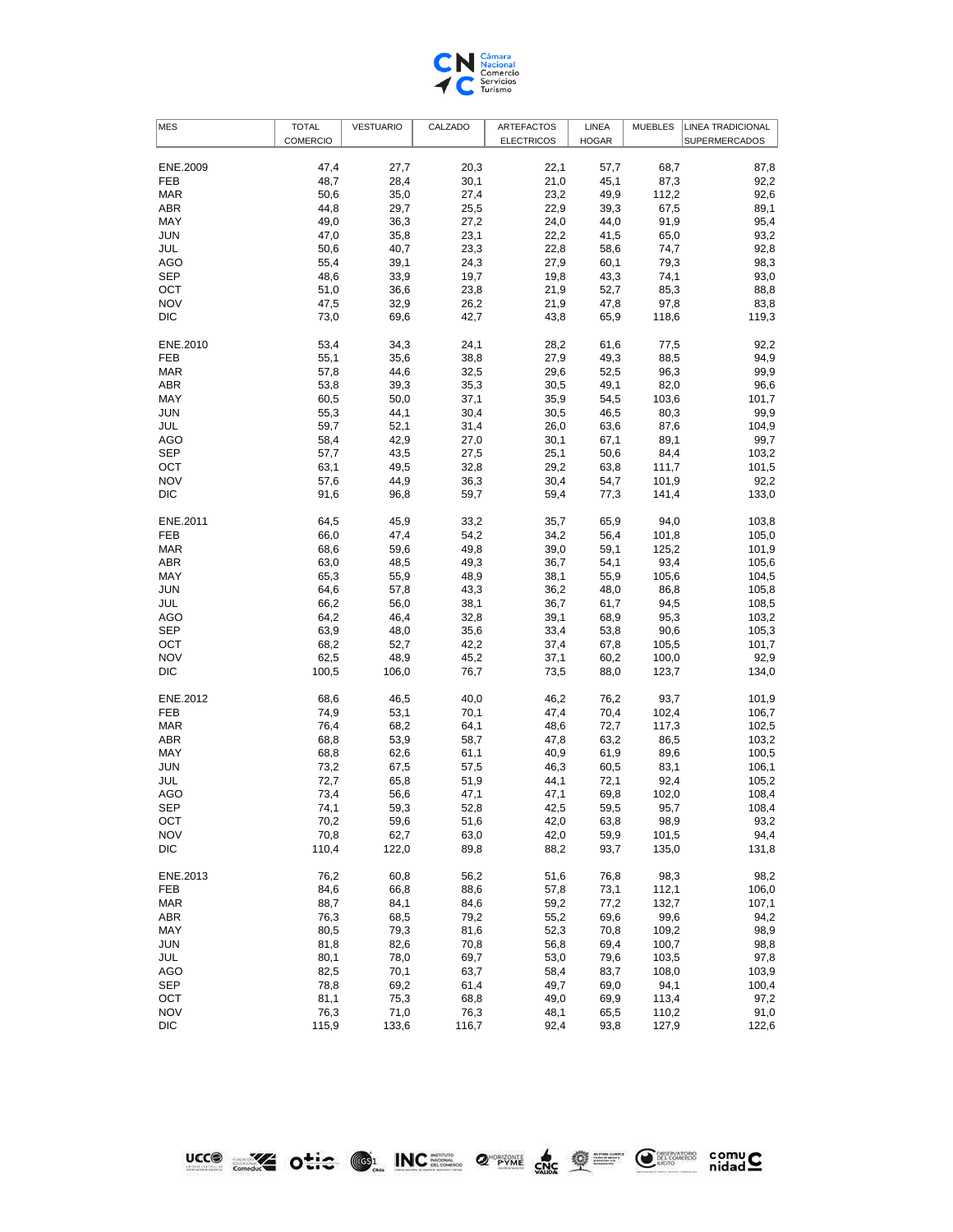

| <b>MES</b> | <b>TOTAL</b>    | <b>VESTUARIO</b> | CALZADO        | <b>ARTEFACTOS</b> | LINEA        | <b>MUEBLES</b> | <b>LINEA TRADICIONAL</b> |
|------------|-----------------|------------------|----------------|-------------------|--------------|----------------|--------------------------|
|            | <b>COMERCIO</b> |                  |                | <b>ELECTRICOS</b> | <b>HOGAR</b> |                | SUPERMERCADOS            |
|            |                 |                  |                |                   |              |                |                          |
| ENE.2014   | 80,8            | 66,6             | 65,5           | 59,4              | 82,6         | 114,4          | 98,9                     |
| <b>FEB</b> | 86,3            | 69,8             | 110,6          | 60,6              | 81,9         | 129,4          | 101,1                    |
| <b>MAR</b> | 91,8            | 96,0             | 95,0           | 68,7              | 85,0         | 145,6          | 100,4                    |
| ABR        | 81,9            | 80,7             | 90,2           | 59,1              | 76,7         | 112,6          | 95,2                     |
| MAY        | 86,8            | 88,4             | 93,4           | 67,3              | 83,9         | 122,0          | 95,9                     |
| JUN        | 83,7            | 88,4             | 79,7           | 64,9              | 76,2         | 101,6          | 93,0                     |
| JUL        | 79,7            | 81,9             | 73,8           | 51,6              | 88,4         | 111,2          | 93,4                     |
| AGO        | 82,7            | 73,1             | 73,0           | 53,6              | 90,0         | 122,1          | 102,0                    |
| <b>SEP</b> | 77,0            | 70,8             | 63,9           | 49,3              | 75,5         | 107,8          | 93,7                     |
| OCT        | 81,7            | 81,7             | 71,7           | 52,2              | 81,8         | 116,8          | 92,1                     |
| <b>NOV</b> | 78,9            | 78,7             | 72,1           | 56,3              | 76,9         | 117,6          | 88,3                     |
| DIC        | 120,1           | 145,1            | 115,3          | 105,6             | 104,8        | 156,1          | 118,5                    |
|            |                 |                  |                |                   |              |                |                          |
| ENE.2015   | 84,0            | 73,0             | 74,4           | 71,6              | 92,0         | 123,2          | 94,1                     |
| <b>FEB</b> | 89,4            | 79,2             | 109,4          | 71,0              | 89,2         | 133,4          | 97,2                     |
| <b>MAR</b> | 90,5            | 93,3             | 96,9           | 78,1              | 85,3         | 142,3          | 93,7                     |
| ABR        | 85,5            | 86,4             | 103,9          | 70,0              | 84,5         | 117,4          | 90,8                     |
| MAY        | 90,9            | 96,5             | 108,2          | 73,8              | 82,9         | 118,7          | 95,0                     |
| JUN        | 86,1            | 95,3             | 88,6           | 67,9              | 76,8         | 96,8           | 92,0                     |
|            |                 |                  |                |                   |              |                |                          |
| JUL        | 81,9            | 82,7             | 70,7           | 63,4              | 78,1         | 123,4          | 92,3                     |
| AGO        | 82,3            | 75,1             | 67,5           | 63,9              | 92,7         | 120,6          | 95,4                     |
| <b>SEP</b> | 79,4            | 76,3             | 70,8           | 59,0              | 78,3         | 101,7          | 89,8                     |
| OCT        | 86,1            | 85,7             | 81,2           | 62,3              | 84,8         | 124,1          | 92,9                     |
| <b>NOV</b> | 87,6            | 84,2             | 94,9           | 79,2              | 88,0         | 130,6          | 88,5                     |
| DIC        | 129,8           | 166,4            | 141,3          | 115,9             | 115,5        | 157,3          | 119,3                    |
| ENE.2016   | 92,1            | 79,2             | 88,7           | 89,6              | 112,7        | 130,3          | 96,0                     |
| FEB        | 98,9            | 84,9             | 129,8          | 92,4              | 105,5        | 143,6          | 100,3                    |
| <b>MAR</b> | 96,9            | 99,1             | 106,1          | 89,7              | 91,2         | 133,8          | 98,2                     |
| ABR        | 94,6            | 91,5             | 121,6          | 91,8              | 100,3        | 111,2          | 94,1                     |
| MAY        | 93,0            | 95,8             | 111,6          | 80,5              | 90,1         | 116,1          | 95,4                     |
| JUN        | 93,0            | 105,2            | 96,7           | 83,2              | 86,2         | 95,7           | 92,0                     |
| JUL        | 95,9            | 95,8             | 92,4           | 84,9              | 104,9        | 106,4          | 101,6                    |
| AGO        | 85,7            | 73,6             | 72,6           | 78,3              | 104,0        | 126,1          | 94,2                     |
| <b>SEP</b> |                 | 86,8             |                | 71,4              | 92,8         |                |                          |
| OCT        | 90,2            | 93,9             | 90,5<br>101,4  | 82,8              | 96,8         | 109,1          | 97,7                     |
| <b>NOV</b> | 98,0            |                  |                |                   |              | 117,1          | 101,4                    |
| DIC        | 95,4            | 91,3             | 101,9<br>150,9 | 97,3              | 98,0         | 113,8          | 92,6                     |
|            | 140,8           | 178,9            |                | 139,5             | 128,5        | 152,5          | 125,7                    |
| ENE.2017   | 101,3           | 88,8             | 97,1           | 106,8             | 122,4        | 131,6          | 101,7                    |
| <b>FEB</b> | 103,3           | 93,0             | 133,1          | 95,5              | 117,2        | 143,2          | 102,9                    |
| <b>MAR</b> | 105,7           | 114,0            | 131,4          | 98,9              | 109,8        | 140,3          | 100,0                    |
| ABR        | 103,1           | 101,6            | 123,5          | 100,5             | 105,9        | 108,4          | 104,0                    |
| MAY        | 100,4           | 104,3            | 120,5          | 98,0              | 107,0        | 110,5          | 95,4                     |
| JUN        | 98,0            | 106,0            | 115,3          | 88,0              | 94,8         | 94,2           | 97,1                     |
| JUL        | 98,7            | 100,2            | 91,6           | 89,4              | 116,4        | 103,5          | 102,9                    |
| AGO        | 90,6            | 78,6             | 77,2           | 85,9              | 109,2        | 118,3          | 98,4                     |
| <b>SEP</b> | 97,3            | 90,5             | 89,9           | 84,6              | 95,6         | 107,0          | 105,5                    |
| OCT        | 96,4            | 90,4             | 90,7           | 86,7              | 100,6        | 116,5          | 99,2                     |
| <b>NOV</b> | 97,9            | 92,7             | 97,9           | 102,4             | 106,1        | 113,3          | 95,0                     |
| <b>DIC</b> | 143,2           | 184,9            | 144,6          | 142,0             | 124,2        | 131,4          | 129,4                    |
|            |                 |                  |                |                   |              |                |                          |
| ENE.2018   | 99,8            | 92,1             | 96,1           | 100,1             | 123,9        | 117,2          | 100,4                    |
| <b>FEB</b> | 100,9           | 97,7             | 123,0          | 96,2              | 118,2        | 127,0          | 96,8                     |
| <b>MAR</b> | 115,8           | 122,8            | 132,8          | 118,7             | 119,4        | 129,9          | 109,1                    |
| ABR        | 100,2           | 99,9             | 117,7          | 109,7             | 114,8        | 108,3          | 92,6                     |
| MAY        | 97,9            | 101,8            | 104,9          | 97,9              | 98,8         | 106,7          | 94,5                     |
| JUN        | 102,2           | 109,9            | 111,3          | 98,4              | 99,7         | 93,3           | 99,2                     |
| JUL        | 95,5            | 94,1             | 92,6           | 88,4              | 100,7        | 92,6           | 100,8                    |
| AGO        | 92,4            | 83,5             | 79,8           | 87,1              | 98,3         | 108,3          | 100,4                    |
| <b>SEP</b> | 96,5            | 88,4             | 87,5           | 83,1              | 90,6         | 104,3          | 106,6                    |
| OCT        | 92,0            | 84,9             | 79,9           | 82,1              | 95,0         | 100,4          | 97,3                     |
| <b>NOV</b> | 94,1            | 87,5             | 89,2           | 90,6              | 103,2        | 106,9          | 96,9                     |
| <b>DIC</b> | 145,9           | 189,2            | 158,2          | 144,8             | 123,4        | 117,5          | 130,6                    |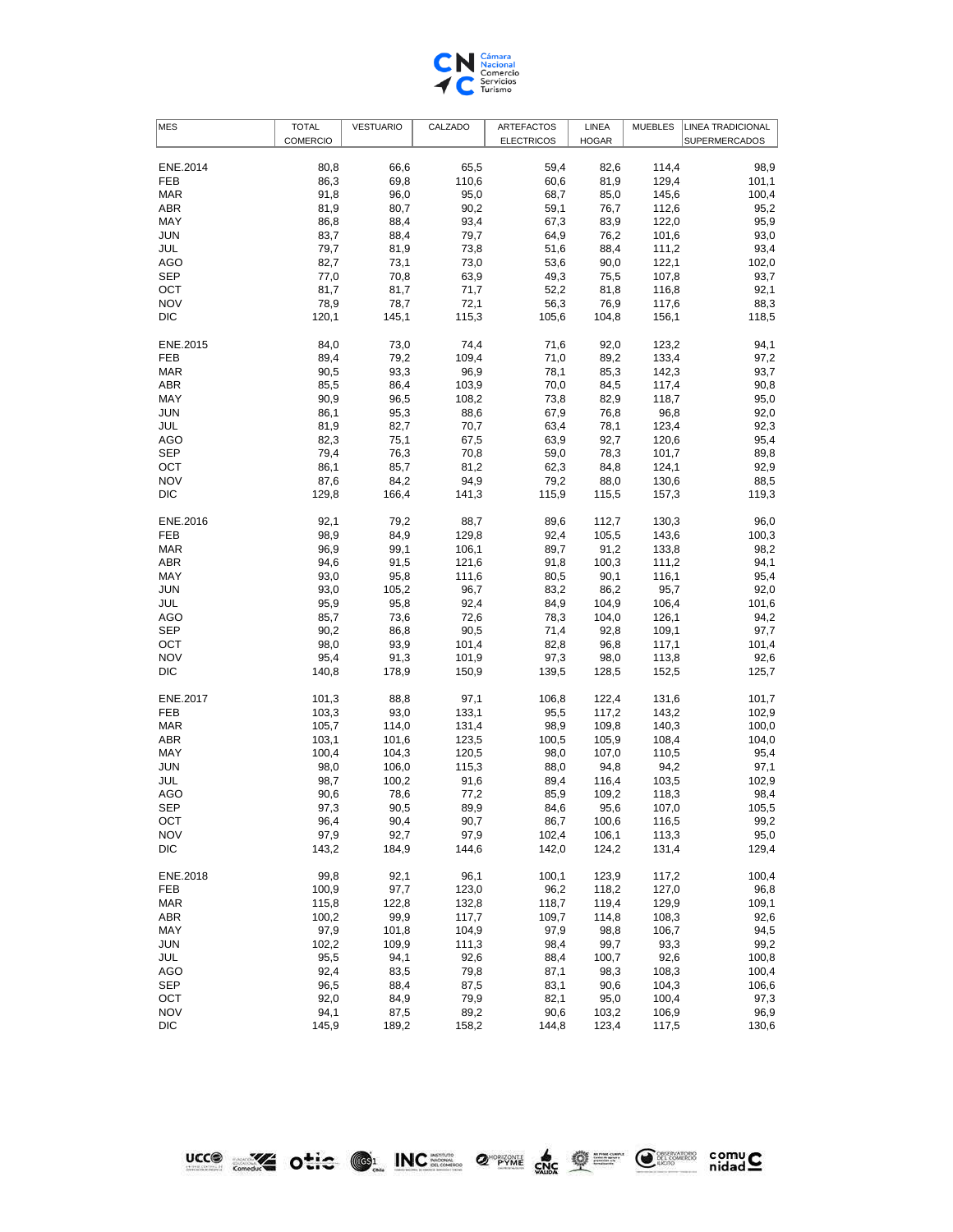

| <b>MES</b> | <b>TOTAL</b>    | <b>VESTUARIO</b> | CALZADO | <b>ARTEFACTOS</b> | LINEA        | <b>MUEBLES</b> | <b>LINEA TRADICIONAL</b> |
|------------|-----------------|------------------|---------|-------------------|--------------|----------------|--------------------------|
|            | <b>COMERCIO</b> |                  |         | <b>ELECTRICOS</b> | <b>HOGAR</b> |                | <b>SUPERMERCADOS</b>     |
|            |                 |                  |         |                   |              |                |                          |
| ENE.2019   | 93,7            | 81,7             | 90,3    | 95,2              | 117,1        | 108,5          | 96,3                     |
| <b>FEB</b> | 101,7           | 92,8             | 123,8   | 98,4              | 108,8        | 111,7          | 102,1                    |
| <b>MAR</b> | 111,2           | 111,8            | 125,3   | 119,2             | 111,5        | 119,4          | 106,2                    |
| <b>ABR</b> | 99,8            | 96,2             | 103,4   | 112,3             | 103,9        | 108,0          | 96,3                     |
| MAY        | 100,3           | 102,2            | 113,2   | 99,8              | 103,4        | 93,6           | 98,0                     |
| <b>JUN</b> | 100,6           | 108,3            | 113,1   | 95,5              | 98,4         | 90,0           | 97,9                     |
| JUL        | 96,9            | 96,4             | 86,6    | 99,0              | 103,7        | 95,6           | 97,5                     |
| <b>AGO</b> | 97,8            | 91,2             | 81,3    | 101,0             | 102,1        | 99,1           | 101,6                    |
| <b>SEP</b> | 93,7            | 86,5             | 81,3    | 87,3              | 85,8         | 90,8           | 101,2                    |
| OCT        | 82,0            | 67,4             | 62,5    | 70,2              | 73,4         | 80,1           | 95,0                     |
| <b>NOV</b> | 82,7            | 79,4             | 74,7    | 79,6              | 69,4         | 81,0           | 87,2                     |
| <b>DIC</b> | 139,6           | 186,0            | 144,6   | 142,5             | 122,4        | 122,0          | 120,7                    |
|            |                 |                  |         |                   |              |                |                          |
| ENE.2020   | 96,0            | 89,4             | 85,7    | 106,8             | 110,5        | 110,7          | 95,1                     |
| <b>FEB</b> | 105,2           | 101,6            | 115,9   | 110,2             | 103,6        | 107,0          | 103,7                    |
| <b>MAR</b> | 85,9            | 56,5             | 55,3    | 76,2              | 58,5         | 62,5           | 108,8                    |
| <b>ABR</b> | 47,7            | 5,0              | 9,2     | 24,6              | 18,0         | 15,3           | 82,1                     |
| MAY        | 65,3            | 29,6             | 29,2    | 63,2              | 70,6         | 49,4           | 86,7                     |
| <b>JUN</b> | 77,6            | 57,5             | 48,3    | 86,3              | 78,2         | 63,5           | 88,6                     |
| JUL        | 88,0            | 69,6             | 59,5    | 98,1              | 108,1        | 77,4           | 96,0                     |
| <b>AGO</b> | 130,8           | 117,1            | 98,5    | 173,3             | 124,6        | 136,7          | 128,7                    |
| <b>SEP</b> | 106,0           | 106,7            | 80,3    | 118,3             | 93,7         | 120,7          | 105,6                    |
| OCT        | 93,2            | 84,6             | 58,0    | 82,7              | 88,1         | 77,0           | 106,3                    |
| <b>NOV</b> | 77,1            | 62,1             | 47,9    | 70,3              | 37,5         | 34,6           | 94,9                     |
| <b>DIC</b> | 130,8           | 152,0            | 97,7    | 123,0             | 63,7         | 45,1           | 138,8                    |
|            |                 |                  |         |                   |              |                |                          |
| ENE.2021   | 92,1            | 87,3             | 62,4    | 92,4              | 74,3         | 57,1           | 101,6                    |
| <b>FEB</b> | 99,8            | 110,3            | 75,0    | 96,9              | 86,5         | 58,6           | 103,2                    |
| <b>MAR</b> | 87,7            | 53,3             | 43,3    | 88,9              | 56,1         | 53,8           | 112,4                    |
| <b>ABR</b> | 62,4            | 9,3              | 10,3    | 48,8              | 31,1         | 32,8           | 100,1                    |
| MAY        | 146,0           | 183,4            | 134,8   | 191,9             | 143,0        | 127,5          | 119,6                    |
| <b>JUN</b> | 153,0           | 199,7            | 132,1   | 214,9             | 170,2        | 132,6          | 118,2                    |
| JUL        | 164,4           | 233,5            | 127,3   | 215,5             | 181,0        | 146,6          | 125,4                    |
| <b>AGO</b> | 149,7           | 201,9            | 113,2   | 178,3             | 148,8        | 125,1          | 126,0                    |
| <b>SEP</b> | 142,9           | 199,2            | 114,5   | 159,8             | 109,0        | 100,1          | 123,3                    |
| <b>OCT</b> | 146,7           | 203,2            | 128,6   | 146,1             | 115,9        | 102,3          | 130,6                    |
| <b>NOV</b> | 137,3           | 184,9            | 130,7   | 155,4             | 107,7        | 90,3           | 117,9                    |
| <b>DIC</b> | 212,8           | 389,5            | 206,4   | 212,6             | 133,3        | 90,6           | 152,4                    |
|            |                 |                  |         |                   |              |                |                          |
| ENE.2022   | 111,8           | 103,0            | 78,9    | 113,2             | 92,2         | 87,4           | 122,7                    |
| <b>FEB</b> | 118,4           | 122,7            | 127,7   | 124,2             | 98,0         | 92,1           | 116,7                    |
| <b>MAR</b> | 125,0           | 151,1            | 129,2   | 119,0             | 115,8        | 113,1          | 116,6                    |
| <b>ABR</b> | 113,1           | 106,9            | 112,6   | 131,1             | 101,1        | 96,4           | 112,3                    |



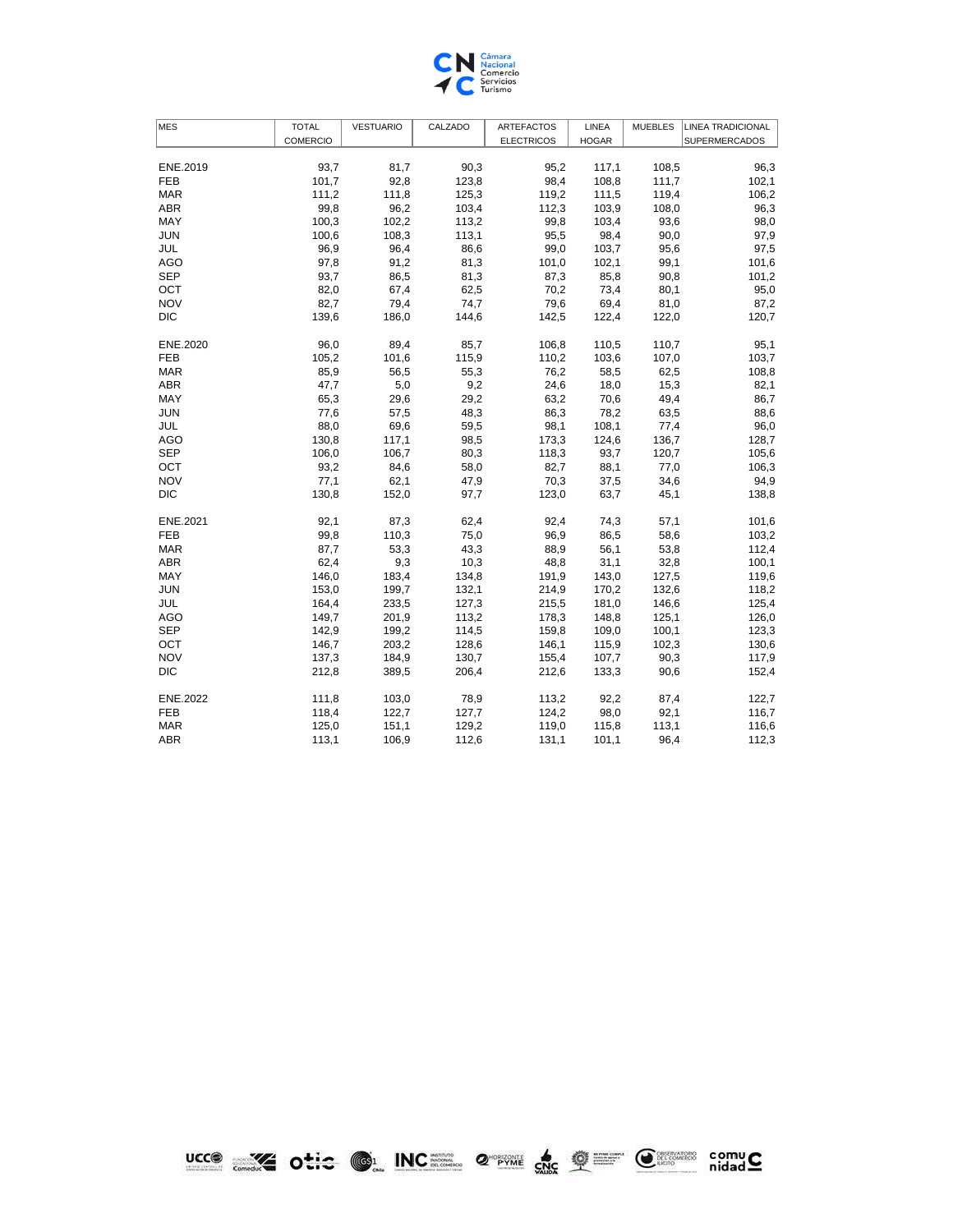

## **VARIACION ANUAL, % VARIACIONES REALES VENTAS COMERCIO MINORISTA REGIÓN DE LA ARAUCANÍA**

| <b>MES</b>    | <b>TOTAL</b> | <b>VESTUARIO</b> | CALZADO | <b>ARTEFACTOS</b> | LINEA        | <b>MUEBLES</b> | <b>LINEA TRADICIONAL</b> |
|---------------|--------------|------------------|---------|-------------------|--------------|----------------|--------------------------|
|               | COMERCIO     |                  |         | <b>ELECTRICOS</b> | <b>HOGAR</b> |                | <b>SUPERMERCADOS</b>     |
| ENE.1998/1997 |              | 9,4              | 2,5     | 8,2               | $-15,2$      | $-3,8$         |                          |
| FEB           | 4,4<br>2,7   | 5,8              | $-6,3$  | 6,7               | $-9,0$       | $-10,4$        | 5,4<br>1,7               |
| <b>MAR</b>    | 3,2          | 7,7              | $-3,0$  | 6,4               | $-1,2$       | 2,5            | $-0,8$                   |
| <b>ABR</b>    | 6,0          | 4,6              | 0,7     | 8,8               | $-5,4$       | $-10,5$        | 8,6                      |
| MAY           | 8,3          | 3,6              | 0,5     | 11,7              | $-6,1$       | $-7,7$         | 10,4                     |
| JUN           | 4,5          | $-2,5$           | 2,6     | 2,6               | $-8,3$       | $-10,4$        | 9,8                      |
| JUL           | $-0,9$       | $-8,8$           | $-5,3$  | $-12,3$           | $-14,1$      | $-9,6$         | 8,2                      |
| <b>AGO</b>    | 3,6          | $-6,5$           | $-6,6$  | $-7,6$            | $-10,9$      | $-14,5$        | 14,4                     |
| <b>SEP</b>    | 0,8          | $-3,4$           | $-0,7$  | $-9,2$            | $-17,1$      | 0,3            | 8,0                      |
| OCT           | 2,2          | 3,4              | 2,5     | $-13,0$           | $-11,7$      | $-12,5$        | 13,2                     |
| <b>NOV</b>    | $-0,8$       | $-9,4$           | 5,3     | $-3,3$            | $-21,2$      | $-14,0$        | 5,5                      |
| DIC           | $-3,0$       | $-5,6$           | $-7,0$  | $-7,5$            | $-26,5$      | $-13,5$        | 2,0                      |
|               |              |                  |         |                   |              |                |                          |
| ENE.1999/1998 | 0,8          | 7,1              | $-7,7$  | $-8,6$            | $-8,2$       | $-6,7$         | 6,9                      |
| <b>FEB</b>    | 3,7          | 7,5              | $-1,5$  | 0,8               | $-10,3$      | 8,4            | 6,0                      |
| <b>MAR</b>    | 4,0          | 10,3             | $-1,5$  | 4,1               | $-11,7$      | $-12,3$        | 4,5                      |
| <b>ABR</b>    | $-1,9$       | 4,7              | $-8,9$  | $-5,0$            | $-14,9$      | $-12,5$        | 3,3                      |
| MAY           | $-6,3$       | 2,2              | $-5,5$  | $-8,0$            | $-13,2$      | $-16,3$        | $-6,3$                   |
| JUN           | 0,8          | 5,3              | $-4,0$  | 0,1               | 1,6          | $-15,1$        | 0,6                      |
| JUL           | 4,3          | 2,6              | $-8,8$  | 11,1              | 8,9          | 2,8            | 2,0                      |
| <b>AGO</b>    | $-3,5$       | $-6,7$           | $-11,2$ | $-5,1$            | $-4,3$       | $-1,4$         | $-3,6$                   |
| <b>SEP</b>    | 2,7          | 5,6              | $-8,0$  | 3,6               | 4,5          | $-9,3$         | $-0,7$                   |
| OCT           | 5,6          | 7,0              | 7,0     | 1,8               | 3,9          | $-1,4$         | 3,1                      |
| <b>NOV</b>    | 4,6          | 1,5              | 5,7     | 18,2              | 4,6          | 3,4            | $-1,3$                   |
| <b>DIC</b>    | 8,1          | 1,8              | 3,1     | 20,6              | 2,1          | 3,8            | 7,9                      |
| ENE.2000/1999 | 4,7          | 6,7              | 15,5    | 16,6              | 8,1          | 8,5            | $-0,3$                   |
| FEB           | 5,5          | 3,0              | 14,8    | 2,1               | $-2,3$       | 2,2            | 4,1                      |
| <b>MAR</b>    | 8,3          | 14,2             | 15,4    | 16,2              | 3,9          | 3,5            | 2,4                      |
| ABR           | 11,2         | 17,3             | 18,8    | 19,7              | $-4,6$       | 5,5            | 5,4                      |
| MAY           | 10,6         | 17,4             | 21,3    | 23,4              | 5,3          | $-2,6$         | $-0,8$                   |
| <b>JUN</b>    | 7,1          | 22,0             | 22,8    | 25,2              | $-2,0$       | $-1,4$         | 0,3                      |
| JUL           | 6,7          | 17,1             | 20,0    | 25,2              | 5,2          | 6,1            | 3,5                      |
| AGO           | 6,0          | 0,8              | 6,7     | 17,9              | 1,4          | $-2,1$         | 5,7                      |
| <b>SEP</b>    | 7,8          | 6,1              | 18,7    | 13,4              | 2,3          | $-0,9$         | 9,5                      |
| OCT           | 1,7          | $-1,1$           | 0,8     | 5,0               | 4,8          | $-1,2$         | 1,6                      |
| <b>NOV</b>    | 5,5          | 14,2             | 9,7     | $-3,6$            | $-3,7$       | 1,4            | 6,2                      |
| DIC           | 6,8          | 12,4             | 15,0    | 9,4               | $-8,2$       | $-1,5$         | 2,2                      |
| ENE.2001/2000 | 1,3          | $-1,4$           | 17,5    | $-5,6$            | $-3,7$       | 2,2            | 3,8                      |
| <b>FEB</b>    | 1,8          | $-3,9$           | 9,6     | $-5,4$            | $-4,1$       | 3,0            | 1,7                      |
| <b>MAR</b>    | 5,9          | $-3,4$           | 21,2    | $-3,1$            | 6,6          | 8,4            | 11,4                     |
| <b>ABR</b>    | 2,2          | $-4,2$           | 22,9    | $-5,3$            | 13,2         | 11,0           | 3,1                      |
| MAY           | 2,1          | 0,4              | 20,8    | $-11,6$           | 18,6         | 0,9            | 3,2                      |
| <b>JUN</b>    | 4,3          | $-2,2$           | 18,7    | $-2,7$            | $-1,7$       | 5,7            | 5,0                      |
| JUL           | $-2,0$       | $-6,0$           | 14,5    | $-18,4$           | 7,9          | -6,4           | $-1,1$                   |
| <b>AGO</b>    | 0,7          | $-1,8$           | 19,3    | $-7,2$            | 2,0          | 8,4            | 0,0                      |
| <b>SEP</b>    | 0,7          | 3,6              | 22,1    | $-10,3$           | $-6,4$       | $-4,9$         | $-0,3$                   |
| OCT           | 0,7          | 2,0              | 10,2    | $-4,7$            | $-8,6$       | 3,7            | $-2,8$                   |
| <b>NOV</b>    | $-2,0$       | $-8,9$           | 5,2     | $-3,0$            | $-8,1$       | 6,7            | $-2,4$                   |
| DIC           | $-0,2$       | 5,6              | 17,0    | $-6,0$            | $-21,6$      | 7,1            | $-3,4$                   |
|               |              |                  |         |                   |              |                |                          |



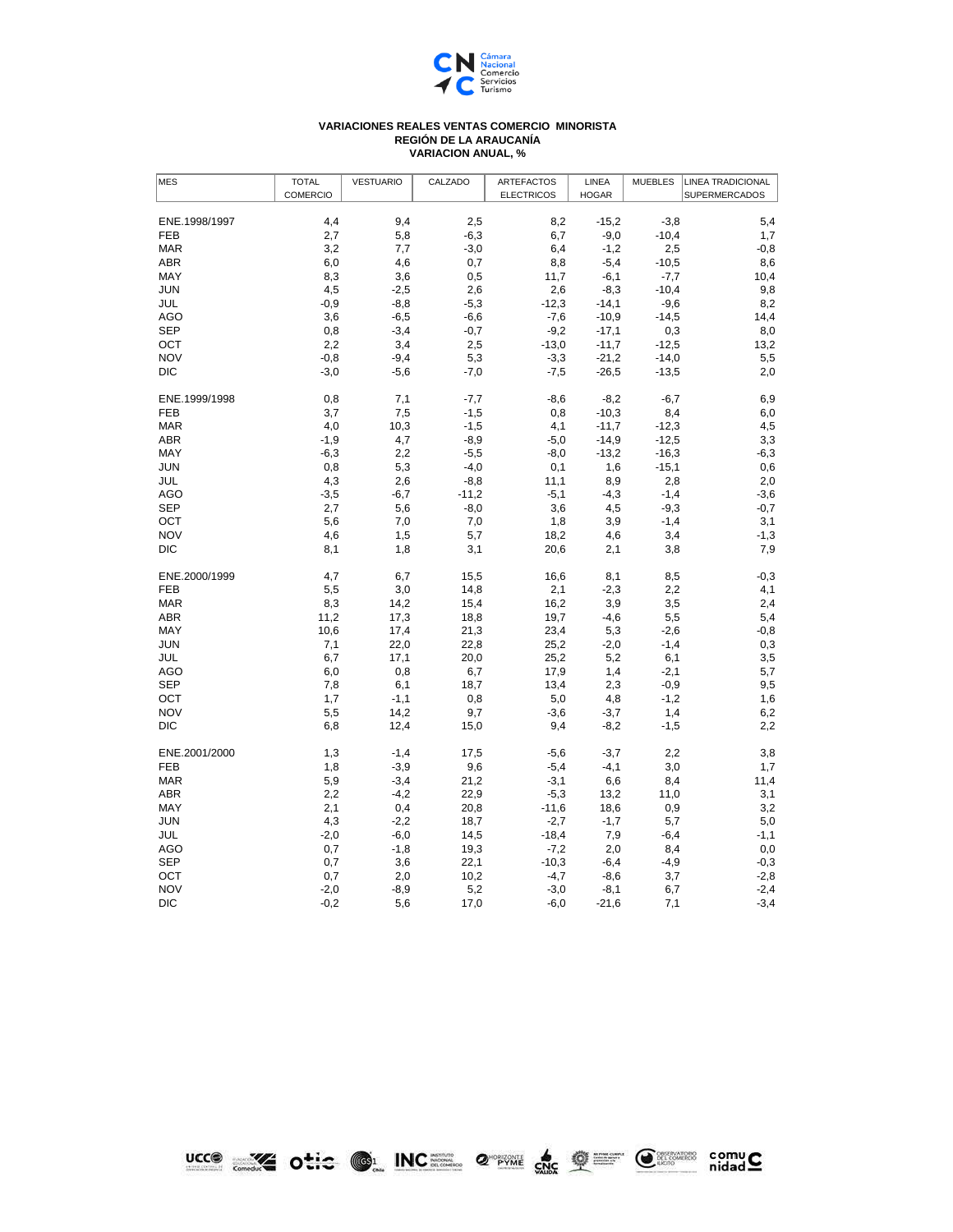

| <b>MES</b>    | <b>TOTAL</b> | <b>VESTUARIO</b> | CALZADO | <b>ARTEFACTOS</b> | LINEA        | <b>MUEBLES</b> | <b>LINEA TRADICIONAL</b> |
|---------------|--------------|------------------|---------|-------------------|--------------|----------------|--------------------------|
|               | COMERCIO     |                  |         | <b>ELECTRICOS</b> | <b>HOGAR</b> |                | SUPERMERCADOS            |
|               |              |                  |         |                   |              |                |                          |
| ENE.2002/2001 | 1,9          | $-10,0$          | 19,4    | 9,3               | $-4,9$       | 12,4           | $-2,4$                   |
| <b>FEB</b>    | $-2,9$       | $-9,7$           | 3,9     | $-3,2$            | $-16,0$      | 8,1            | $-0,5$                   |
| <b>MAR</b>    | $-0,7$       | $-7,2$           | 0,6     | $-12,6$           | $-26,3$      | 21,7           | 6,5                      |
| ABR           | $-2,1$       | $-15,0$          | 7,4     | $-8,7$            | $-12,3$      | 8,4            | 1,8                      |
| MAY           | $-4,6$       | $-11,0$          | $-3,6$  | $-22,1$           | $-8,3$       | 1,4            | 7,7                      |
| <b>JUN</b>    | 1,8          | $-3,9$           | 2,3     | $-2,5$            | $-4,2$       | 8,7            | 4,0                      |
| JUL           | $-2,0$       | $-5,8$           | $-6,5$  | $-25,5$           | $-23,5$      | 14,2           | 6,5                      |
| AGO           | 6,0          | 8,4              | 6,9     | $-7,9$            | $-7,5$       | 6,2            | 9,0                      |
| SEP           | $-4,7$       | $-7,8$           | $-4,8$  | $-5,8$            | $-15,0$      | 10,7           | $-3,2$                   |
| OCT           | $-6,0$       | $-7,0$           | $-4,3$  | $-11,3$           | $-19,0$      | 4,8            | 0,9                      |
| <b>NOV</b>    | $-6,4$       | $-3,2$           | $-3,7$  | $-17,8$           | $-6,3$       | $-2,9$         | $-2,8$                   |
| DIC           | $-8,7$       | $-2,7$           | $-7,4$  | $-28,8$           | 10,1         | $-5,6$         | $-5,6$                   |
| ENE.2003/2002 | $-7,3$       | $-3,1$           | $-0,4$  | $-3,2$            | $-13,3$      | $-20,9$        | $-9,3$                   |
| <b>FEB</b>    | $-8,2$       | $-4,5$           | 13,4    | 10,0              | $-2,9$       | $-9,5$         | $-17,6$                  |
| <b>MAR</b>    | $-9,2$       | $-12,9$          | 9,1     | 14,2              | $-5,0$       | 1,1            | $-17,2$                  |
| ABR           | $-2,7$       | 2,9              | 10,7    | 18,0              | $-13,5$      | $-8,1$         | $-12,8$                  |
| MAY           |              | 9,0              | $-1,2$  |                   | 2,7          |                | $-14,1$                  |
|               | $-2,9$       |                  |         | 11,0              |              | 5,8            |                          |
| <b>JUN</b>    | $-8,1$       | $-1,3$           | $-7,0$  | 13,2              | 2,6          | 1,5            | $-19,6$                  |
| JUL           | 0,9          | 7,5              | 43,8    | 13,3              | 8,9          | 4,9            | $-10,6$                  |
| AGO           | 3,1          | 4,1              | 34,1    | 16,2              | 13,4         | 3,9            | $-4,8$                   |
| SEP           | 2,4          | 8,2              | 14,7    | 0,3               | 14,6         | 20,5           | $-2,4$                   |
| OCT           | 4,7          | 10,3             | $-1,8$  | 11,4              | 7,6          | 21,1           | 0,6                      |
| <b>NOV</b>    | 4,6          | 16,9             | $-4,3$  | $-0,6$            | 19,4         | 17,2           | 1,0                      |
| DIC           | 7,0          | 8,6              | 11,8    | 20,3              | 6,5          | 21,7           | $-1,4$                   |
| ENE.2004/2003 | 3,4          | 6,4              | 6,7     | 12,6              | $-8,5$       | 12,6           | $-0,3$                   |
| FEB           | 7,0          | 8,4              | $-2,7$  | 12,8              | $-1,9$       | $-9,1$         | 8,3                      |
| <b>MAR</b>    | 5,2          | 15,4             | $-7,4$  | 11,8              | $-1,7$       | 3,2            | 1,4                      |
| ABR           | 8,9          | 11,4             | 3,5     | 12,4              | $-5,2$       | $-12,2$        | 9,9                      |
| MAY           | 10,3         | 15,9             | 3,1     | 13,7              | 1,1          | 14,1           | 7,4                      |
| <b>JUN</b>    | 11,1         | 23,3             | 11,9    | $-0,5$            | 8,6          | 9,6            | 10,3                     |
| JUL           | 10,6         | 18,6             | 4,0     | 11,9              | 6,8          | 18,0           | 7,1                      |
| AGO           | 3,7          | 12,9             | $-4,4$  | 26,4              | 9,4          | 15,9           | $-7,2$                   |
| SEP           | 8,5          | 23,6             | $-8,9$  | 6,0               | 11,4         | 13,4           | 5,3                      |
| OCT           | 7,8          | 9,4              | 26,7    | 6,9               | 9,2          | 10,9           | 5,0                      |
| <b>NOV</b>    | 3,2          | 6,8              | 22,8    | 6,1               | 3,8          | 10,3           | $-2,4$                   |
| DIC           | 2,2          | 13,5             | 7,5     | -6,0              | $-0,8$       | 13,4           | $-3,3$                   |
| ENE.2005/2004 | 5,7          | 10,7             | 12,5    | 3,9               | 3,9          | 8,2            | 3,3                      |
| FEB           | 4,4          | 7,4              | 17,0    | 8,2               | $-4,3$       | 14,9           | $-0,7$                   |
| <b>MAR</b>    | 2,8          | 10,9             | 20,0    | 3,4               | 7,1          | 1,5            | -4,7                     |
| ABR           |              |                  |         |                   |              |                |                          |
|               | 6,4          | 14,1             | 19,1    | 4,2               | 2,8          | 7,2            | 0,9                      |
| MAY           | 6,4          | 8,9              | 22,6    | 10,6              | 0,3          | 3,1            | 1,0                      |
| JUN           | 6,3          | 8,9              | 14,9    | 14,7              | $-6,2$       | 13,1           | 0,4                      |
| JUL           | 7,9          | 13,7             | 6,6     | 6,0               | $-4,0$       | 15,6           | 6,0                      |
| AGO           | 11,0         | 16,6             | 4,1     | 5,4               | 3,5          | 10,4           | 12,4                     |
| <b>SEP</b>    | 7,2          | 13,0             | 7,8     | 11,5              | $-3,7$       | 0,3            | 4,4                      |
| OCT           | 6,6          | 17,8             | 7,8     | 8,9               | 4,5          | 6,0            | 1,5                      |
| <b>NOV</b>    | 7,3          | 16,4             | 5,4     | 13,6              | 6,0          | 9,5            | 1,3                      |
| <b>DIC</b>    | 2,0          | 3,1              | 3,7     | $-3,0$            | 9,0          | $-4,1$         | 3,1                      |
| ENE.2006/2005 | 3,5          | 9,4              | 8,8     | $-0,9$            | $-3,9$       | 3,1            | 2,4                      |
| FEB           | 5,6          | 12,4             | $-2,7$  | 6,2               | 8,2          | 3,7            | 3,5                      |
| <b>MAR</b>    | 1,3          | 8,3              | $-4,1$  | 5,3               | 3,6          | 5,8            | $-3,9$                   |
| ABR           | 4,2          | 7,7              | 4,0     | 0,5               | 3,4          | 11,4           | 3,3                      |
| MAY           | 1,8          | 5,8              | 7,8     | 5,1               | 1,3          | $-5,2$         | $-3,2$                   |
| <b>JUN</b>    | 4,4          | 6,7              | $-0,7$  | 6,7               | 8,9          | 4,3            | 2,4                      |
| JUL           | 1,2          | 2,9              | 6,9     | 6,2               | 7,4          | $-4,8$         | $-2,6$                   |
| AGO           | 0,6          | 1,6              | 5,5     | 5,2               | $-4,2$       | 2,1            | $-2,4$                   |
| <b>SEP</b>    | 5,5          | 0,7              | 0,9     | 26,1              | $-0,4$       | 4,5            | 2,2                      |
| OCT           | $-0,4$       | $-0,3$           | $-0,9$  | 10,9              | $-7,7$       | 3,9            | $-3,8$                   |
| <b>NOV</b>    | 1,2          | $-2,1$           | 7,2     | 17,0              | 8,8          | 9,1            | $-4,7$                   |
| DIC           | 11,2         | $-2,5$           | $-9,0$  | 38,0              | $-1,8$       | 14,0           | 16,2                     |
|               |              |                  |         |                   |              |                |                          |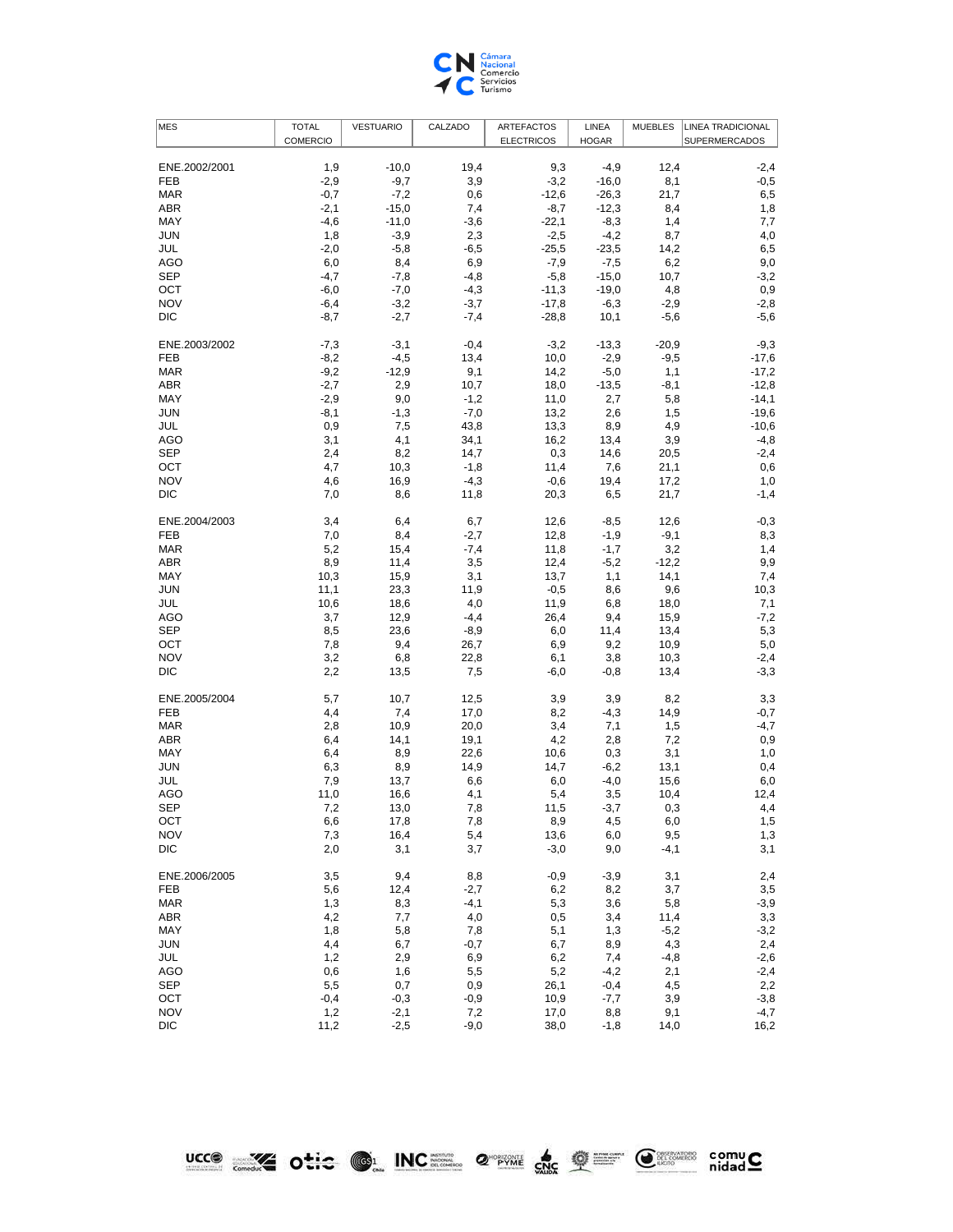

| <b>MES</b>    | <b>TOTAL</b>    | <b>VESTUARIO</b> | CALZADO | <b>ARTEFACTOS</b> | LINEA        | <b>MUEBLES</b> | <b>LINEA TRADICIONAL</b> |
|---------------|-----------------|------------------|---------|-------------------|--------------|----------------|--------------------------|
|               | <b>COMERCIO</b> |                  |         | <b>ELECTRICOS</b> | <b>HOGAR</b> |                | SUPERMERCADOS            |
|               |                 |                  |         |                   |              |                |                          |
| ENE.2007/2006 | 5,1             | 16,0             | 11,1    | $-1,0$            | 3,6          | 3,9            | 1,8                      |
| <b>FEB</b>    | 6,7             | 8,5              | 13,6    | 6,8               | 0,9          | $-5,5$         | 5,5                      |
| <b>MAR</b>    | 9,8             | 4,8              | 23,0    | 10,9              | 7,1          | 9,2            | 10,1                     |
| ABR           | 4,7             | 4,8              | 8,5     | 9,8               | 8,4          | 3,5            | 1,5                      |
| MAY           | 5,3             | 2,3              | 1,4     | 3,9               | 5,4          | 6,4            | 8,9                      |
| JUN           | 7,7             | 8,5              | 12,7    | 4,9               | 10,3         | 1,6            | 8,1                      |
| JUL           | 1,3             | $-5,9$           | 5,7     | $-0,6$            | 6,5          | $-2,3$         | 5,6                      |
| AGO           | 3,9             | $-2,2$           | 7,6     | $-3,5$            | 6,9          | 9,6            | 9,4                      |
| <b>SEP</b>    | 4,9             | 3,0              | 4,9     | $-2,9$            | 4,0          | $-7,5$         | 10,1                     |
| OCT           | 3,4             | 0,7              |         | $-3,5$            | 5,8          | $-1,4$         | 6,9                      |
| <b>NOV</b>    | 5,3             |                  | 6,5     |                   |              |                | 9,5                      |
|               |                 | 8,8              | 3,8     | $-6,0$            | 1,3          | $-3,1$         |                          |
| DIC           | 0,7             | 7,1              | 8,4     | $-10,1$           | 0,3          | $-7,0$         | 1,3                      |
|               |                 |                  |         |                   |              |                |                          |
| ENE.2008/2007 | 3,4             | 6,0              | 6,8     | 12,3              | 3,6          | 10,9           | $-0,4$                   |
| <b>FEB</b>    | 3,5             | 6,6              | 5,0     | 11,7              | 5,8          | 15,7           | $-0,7$                   |
| <b>MAR</b>    | $-0,4$          | 1,3              | $-1,6$  | 7,3               | $-1,1$       | 4,3            | $-3,5$                   |
| ABR           | 1,3             | 6,9              | 2,0     | 15,2              | 4,7          | $-2,8$         | $-5,7$                   |
| MAY           | 3,1             | 8,0              | 5,6     | 4,8               | 5,5          | $-3,9$         | 0,1                      |
| JUN           | $-2,4$          | 1,2              | $-13,9$ | 2,1               | 1,1          | 4,7            | $-4,8$                   |
| JUL           | 1,4             | 2,6              | 2,8     | 14,9              | 4,3          | 6,7            | $-4,0$                   |
| AGO           | 2,3             | 7,4              | 5,4     | 14,5              | $-1,2$       | 1,5            | $-3,0$                   |
| <b>SEP</b>    | $-7,7$          | 2,2              | $-3,5$  | 4,9               | $-5,2$       | $-5,6$         | $-15,3$                  |
| OCT           | $-0,9$          | 8,1              | 5,9     | 5,3               | 4,6          | $-13,7$        | $-5,7$                   |
| <b>NOV</b>    | $-5,7$          | 1,8              | 4,9     | 2,2               | $-6,7$       | $-7,7$         | $-12,2$                  |
| DIC           | $-2,7$          | 4,4              | 2,2     | 7,5               | $-7,7$       | $-10,2$        | $-10,5$                  |
|               |                 |                  |         |                   |              |                |                          |
| ENE.2009/2008 | 3,2             | 19,1             | 12,2    | 7,3               | $-0,6$       | $-12,7$        | $-3,0$                   |
| <b>FEB</b>    | $-1,7$          | 4,2              | 5,0     | 2,4               | 0,6          | $-4,2$         | $-6,4$                   |
| <b>MAR</b>    | 2,2             | 13,6             | 8,1     | 5,2               | 11,3         | 6,5            | $-5,5$                   |
| ABR           | 1,2             | 9,5              | $-7,1$  | 2,2               | $-6,7$       | $-3,9$         | $-1,0$                   |
| MAY           | 6,1             | 18,0             | 8,4     | 8,1               | 3,4          | 14,3           | $-1,4$                   |
|               | 6,3             |                  |         |                   |              |                | $-0,3$                   |
| JUN           |                 | 17,3             | 16,4    | 11,8              | $-10,9$      | $-10,2$        |                          |
| JUL           | 10,9            | 28,9             | 23,4    | 7,3               | 10,4         | 5,5            | 3,1                      |
| AGO           | 8,2             | 22,4             | 19,9    | 7,3               | $-9,5$       | $-2,5$         | 3,6                      |
| <b>SEP</b>    | 9,4             | 17,6             | 14,8    | 17,2              | 6,3          | 10,7           | 2,6                      |
| OCT           | 11,2            | 20,3             | 17,6    | 17,9              | 10,2         | 11,3           | 5,0                      |
| <b>NOV</b>    | 10,2            | 17,3             | 11,5    | 14,7              | 14,1         | 12,7           | 4,8                      |
| DIC           | 18,5            | 31,9             | 12,9    | 18,4              | 19,1         | 13,8           | 10,6                     |
|               |                 |                  |         |                   |              |                |                          |
| ENE.2010/2009 | 12,7            | 23,7             | 18,6    | 27,4              | 6,7          | 12,9           | 5,0                      |
| <b>FEB</b>    | 13,1            | 25,6             | 29,0    | 32,7              | 9,2          | 1,4            | 2,9                      |
| <b>MAR</b>    | 14,3            | 27,4             | 18,9    | 27,3              | 5,2          | $-14,2$        | 7,9                      |
| ABR           | 20,2            | 32,1             | 38,1    | 33,6              | 24,9         | 21,5           | 8,4                      |
| MAY           | 23,4            | 37,8             | 36,7    | 49,2              | 23,9         | 12,7           | 6,7                      |
| JUN           | 17,8            | 23,3             | 31,8    | 37,5              | 12,1         | 23,5           | 7,2                      |
| JUL           | 17,9            | 28,0             | 34,7    | 13,9              | 8,6          | 17,4           | 13,0                     |
| AGO           | 5,4             | 9,7              | 10,8    | 7,9               | 11,6         | 12,3           | 1,4                      |
| <b>SEP</b>    | 18,8            | 28,4             | 39,4    | 26,6              | 16,9         | 13,9           | 11,0                     |
| OCT           | 23,6            | 35,2             | 37,7    | 33,4              | 21,1         | 30,9           | 14,3                     |
| <b>NOV</b>    | 21,4            | 36,4             | 38,6    | 38,5              | 14,6         | 4,2            | 10,1                     |
| <b>DIC</b>    | 25,4            | 39,1             | 39,8    | 35,6              | 17,3         | 19,3           | 11,5                     |
|               |                 |                  |         |                   |              |                |                          |
| ENE.2011/2010 | 20,8            | 34,0             | 37,9    | 26,7              | 7,1          | 21,2           | 12,5                     |
| <b>FEB</b>    | 19,7            | 32,9             | 39,5    | 22,6              | 14,5         | 15,1           | 10,7                     |
| <b>MAR</b>    | 18,6            | 33,7             | 52,9    | 31,7              | 12,6         | 30,0           | 2,0                      |
| ABR           | 17,0            | 23,4             | 39,8    | 20,1              | 10,1         | 13,9           | 9,4                      |
|               |                 |                  |         |                   |              |                | 2,8                      |
| MAY           | 8,0             | 11,8             | 31,8    | 6,3               | 2,6          | 2,0            |                          |
| <b>JUN</b>    | 16,9            | 31,1             | 42,5    | 18,6              | 3,2          | 8,1            | 5,9                      |
| JUL           | 10,9            | 7,4              | 21,6    | 41,0              | $-3,0$       | 7,8            | 3,5                      |
| <b>AGO</b>    | 10,0            | 8,2              | 21,8    | 30,0              | 2,6          | 7,0            | 3,5                      |
| <b>SEP</b>    | 10,8            | 10,5             | 29,5    | 33,3              | 6,4          | 7,3            | 2,0                      |
| OCT           | 8,1             | 6,4              | 28,9    | 28,3              | 6,3          | $-5,5$         | 0,2                      |
| <b>NOV</b>    | 8,4             | 8,9              | 24,4    | 22,3              | 10,0         | $-1,8$         | 0,8                      |
| <b>DIC</b>    | 9,7             | 9,4              | 28,6    | 23,6              | 13,9         | $-12,6$        | 0,7                      |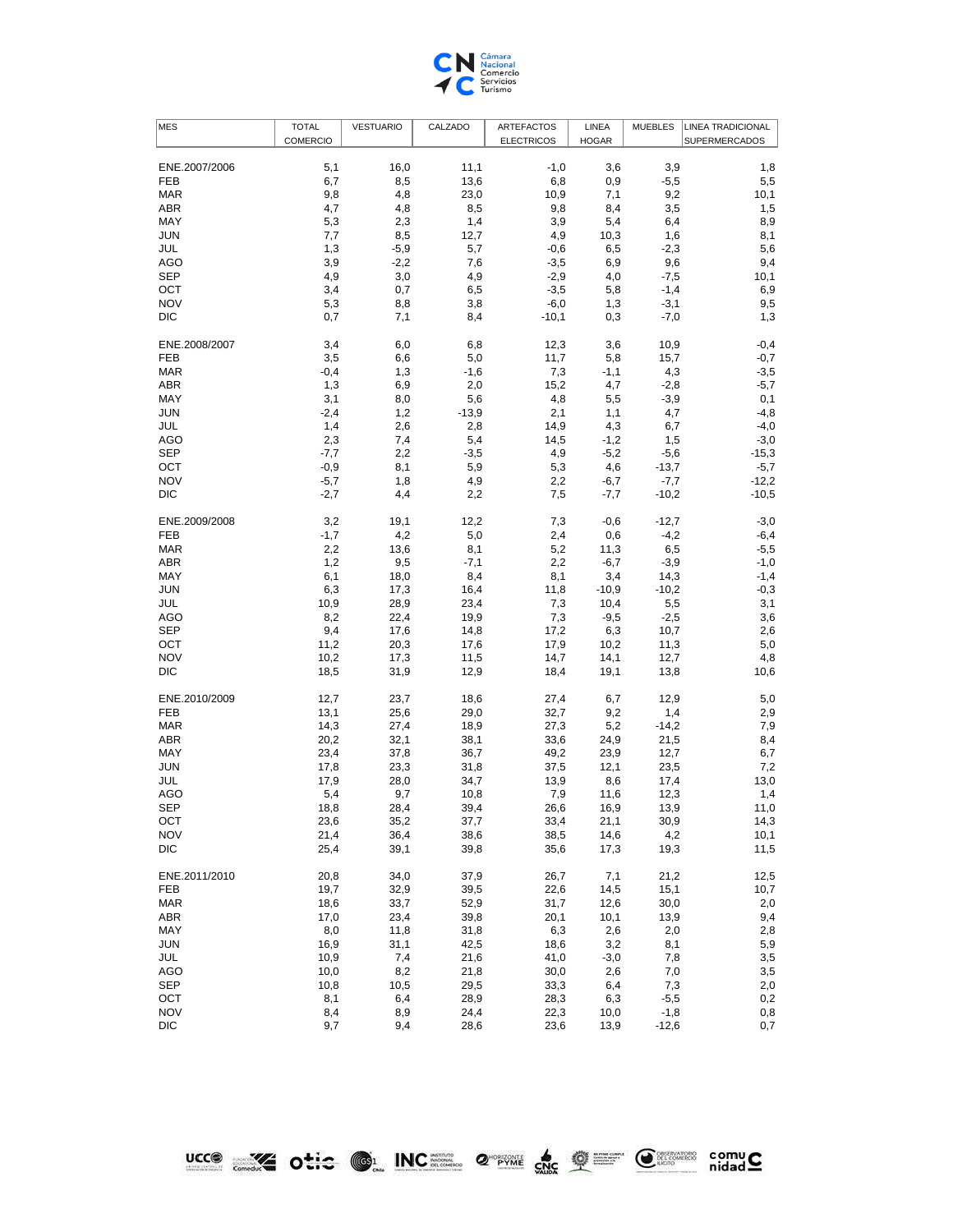

| <b>MES</b>    | <b>TOTAL</b> | <b>VESTUARIO</b> | CALZADO | <b>ARTEFACTOS</b> | <b>LINEA</b> | <b>MUEBLES</b> | <b>LINEA TRADICIONAL</b> |
|---------------|--------------|------------------|---------|-------------------|--------------|----------------|--------------------------|
|               | COMERCIO     |                  |         | <b>ELECTRICOS</b> | <b>HOGAR</b> |                | SUPERMERCADOS            |
|               |              |                  |         |                   |              |                |                          |
| ENE.2012/2011 | 6,4          | 1,3              | 20,3    | 29,2              | 15,6         | $-0,3$         | -1,8                     |
| <b>FEB</b>    | 13,5         | 12,1             | 29,5    | 38,7              | 24,8         | 0,6            | 1,6                      |
| <b>MAR</b>    | 11,5         | 14,4             | 28,8    | 24,6              | 23,1         | $-6,3$         | 0,5                      |
| ABR           | 9,3          | 11,2             | 19,0    | 30,4              | 16,9         | $-7,4$         | $-2,3$                   |
| MAY           | 5,3          | 12,0             | 24,8    | 7,4               | 10,8         | $-15,2$        | $-3,9$                   |
| <b>JUN</b>    | 13,3         | 16,7             | 32,8    | 27,9              | 26,3         | $-4,2$         | 0,3                      |
| JUL           | 9,9          | 17,6             | 36,2    | 20,2              | 16,8         | $-2,3$         | $-3,1$                   |
| AGO           | 14,4         | 21,9             | 43,4    | 20,6              | 1,3          | 7,1            | 5,0                      |
| <b>SEP</b>    | 15,9         | 23,5             | 48,3    | 27,2              | 10,6         | 5,6            | 3,0                      |
| OCT           | 3,0          | 13,2             | 22,1    | 12,3              | $-5,9$       | $-6,3$         | $-8,3$                   |
| <b>NOV</b>    | 13,3         | 28,4             | 39,4    | 12,9              | $-0,5$       | 1,5            | 1,5                      |
| <b>DIC</b>    | 9,9          | 15,1             | 17,1    | 20,0              | 6,4          | 9,2            | $-1,6$                   |
| ENE.2013/2012 |              |                  | 40,5    | 11,7              | 0,8          | 4,9            |                          |
| <b>FEB</b>    | 11,0         | 30,8             |         |                   |              |                | $-3,7$<br>$-0,6$         |
| <b>MAR</b>    | 13,0         | 25,7<br>23,4     | 26,3    | 21,8              | 3,8          | 9,5            |                          |
| ABR           | 16,1         |                  | 32,0    | 21,9              | 6,2          | 13,2           | 4,5                      |
|               | 10,9         | 27,2             | 35,0    | 15,5              | 10,1         | 15,2           | $-8,7$                   |
| MAY           | 17,1         | 26,6             | 33,6    | 27,9              | 14,3         | 21,9           | $-1,6$                   |
| <b>JUN</b>    | 11,7         | 22,4             | 23,1    | 22,7              | 14,6         | 21,1           | $-6,9$                   |
| JUL           | 10,1         | 18,5             | 34,1    | 20,3              | 10,4         | 12,0           | $-7,0$                   |
| AGO           | 12,5         | 24,0             | 35,3    | 23,8              | 20,0         | 5,8            | $-4,2$                   |
| <b>SEP</b>    | 6,4          | 16,8             | 16,3    | 17,0              | 16,0         | $-1,6$         | $-7,4$                   |
| OCT           | 15,5         | 26,2             | 33,3    | 16,6              | 9,6          | 14,6           | 4,2                      |
| <b>NOV</b>    | 7,8          | 13,2             | 21,2    | 14,7              | 9,5          | 8,6            | $-3,6$                   |
| DIC           | 5,0          | 9,5              | 29,9    | 4,8               | 0,2          | $-5,3$         | $-7,0$                   |
| ENE.2014/2013 | 6,0          | 9,4              | 16,6    | 15,1              | 7,5          | 16,3           | 0,7                      |
| <b>FEB</b>    | 2,0          | 4,5              | 24,9    | 4,9               | 12,1         | 15,4           | $-4,6$                   |
| <b>MAR</b>    | 3,5          | 14,1             | 12,3    | 16,1              | 10,1         | 9,7            | $-6,2$                   |
| <b>ABR</b>    | 7,3          | 17,7             | 13,9    | 7,0               | 10,2         | 13,0           | 1,1                      |
| MAY           | 7,8          | 11,5             | 14,4    | 28,5              | 18,5         | 11,8           | $-3,0$                   |
| <b>JUN</b>    | 2,3          | 7,0              | 12,6    | 14,2              | 9,8          | 0,9            | $-5,9$                   |
| JUL           | $-0,5$       | 5,0              | 6,0     | $-2,6$            | 11,0         | 7,5            | $-4,5$                   |
| AGO           | 0,2          | 4,2              | 14,6    | $-8,2$            | 7,5          | 13,1           | $-1,8$                   |
| <b>SEP</b>    | $-2,3$       | 2,3              | 4,1     | $-0,9$            | 9,3          | 14,5           | $-6,7$                   |
| OCT           | 0,7          | 8,6              | 4,3     | 6,6               | 17,0         | 3,0            | $-5,2$                   |
| <b>NOV</b>    | 3,4          | 10,8             | $-5,5$  | 17,0              | 17,3         | 6,7            | $-2,9$                   |
| DIC           | 3,6          | 8,6              | $-1,2$  | 14,3              | 11,7         | 22,0           | $-3,4$                   |
|               |              |                  |         |                   |              |                |                          |
| ENE.2015/2014 | 4,0          | 9,7              | 13,6    | 20,7              | 11,4         | 7,7            | $-4,9$                   |
| <b>FEB</b>    | 3,6          | 13,6             | $-1,1$  | 17,2              | 9,0          | 3,1            | $-3,8$                   |
| <b>MAR</b>    | $-1,4$       | $-2,8$           | 2,0     | 13,7              | 0,4          | $-2,3$         | $-6,7$                   |
| ABR           | 4,3          | 7,0              | 15,2    | 18,6              | 10,1         | 4,3            | $-4,6$                   |
| MAY           | 4,7          | 9,3              | 15,9    | 9,7               | $-1,2$       | $-2,8$         | $-1,0$                   |
| <b>JUN</b>    | 2,9          | 7,9              | 11,2    | 4,6               | 0,8          | $-4,8$         | $-1,1$                   |
| JUL           | 2,8          | 1,1              | $-4,3$  | 22,8              | $-11,6$      | 10,9           | $-1,1$                   |
| <b>AGO</b>    | $-0,4$       | 2,8              | $-7,5$  | 19,2              | 2,9          | $-1,2$         | $-6,5$                   |
| <b>SEP</b>    | 3,0          | 7,7              | 10,8    | 19,7              | 3,7          | $-5,6$         | $-4,1$                   |
| OCT           | 5,4          | 4,9              | 13,2    | 19,3              | 3,7          | 6,2            | 0,8                      |
| <b>NOV</b>    | 11,1         | 7,0              | 31,5    | 40,7              | 14,4         | 11,1           | 0,2                      |
| <b>DIC</b>    | 8,1          | 14,7             | 22,5    | 9,8               | 10,2         | 0,8            | 0,7                      |
| ENE.2016/2015 | 9,6          | 8,5              | 19,3    | 25,1              | 22,5         | 5,8            | 2,0                      |
| <b>FEB</b>    | 10,6         | 7,1              | 18,6    | 30,2              | 18,2         | 7,7            | 3,2                      |
| <b>MAR</b>    | 7,0          | 6,2              | 9,5     | 14,7              | 6,9          | $-5,9$         | 4,8                      |
| <b>ABR</b>    | 10,6         | 6,0              | 17,1    | 31,1              | 18,7         | $-5,3$         | 3,6                      |
| MAY           | 2,3          | $-0,7$           | 3,2     | 9,1               | 8,7          | $-2,1$         | 0,4                      |
| <b>JUN</b>    | 8,0          | 10,4             | 9,1     | 22,6              | 12,2         | $-1,1$         | $_{0,0}$                 |
| JUL           | 17,1         | 15,8             | 30,8    | 34,0              | 34,3         | $-13,7$        | 10,0                     |
| <b>AGO</b>    | 4,1          | $-2,0$           | 7,6     | 22,6              | 12,2         | 4,5            | $-1,2$                   |
| <b>SEP</b>    | 13,6         | 13,8             | 27,9    | 21,2              | 18,5         | 7,3            | 8,8                      |
| OCT           |              | 9,5              |         |                   |              |                | 9,2                      |
|               | 13,8         |                  | 24,9    | 33,0              | 14,2         | $-5,6$         |                          |
| <b>NOV</b>    | 8,9          | 8,4              | 7,5     | 22,8              | 11,4         | $-12,8$        | 4,7                      |
| <b>DIC</b>    | 8,5          | 7,5              | 6,8     | 20,4              | 11,3         | $-3,1$         | 5,4                      |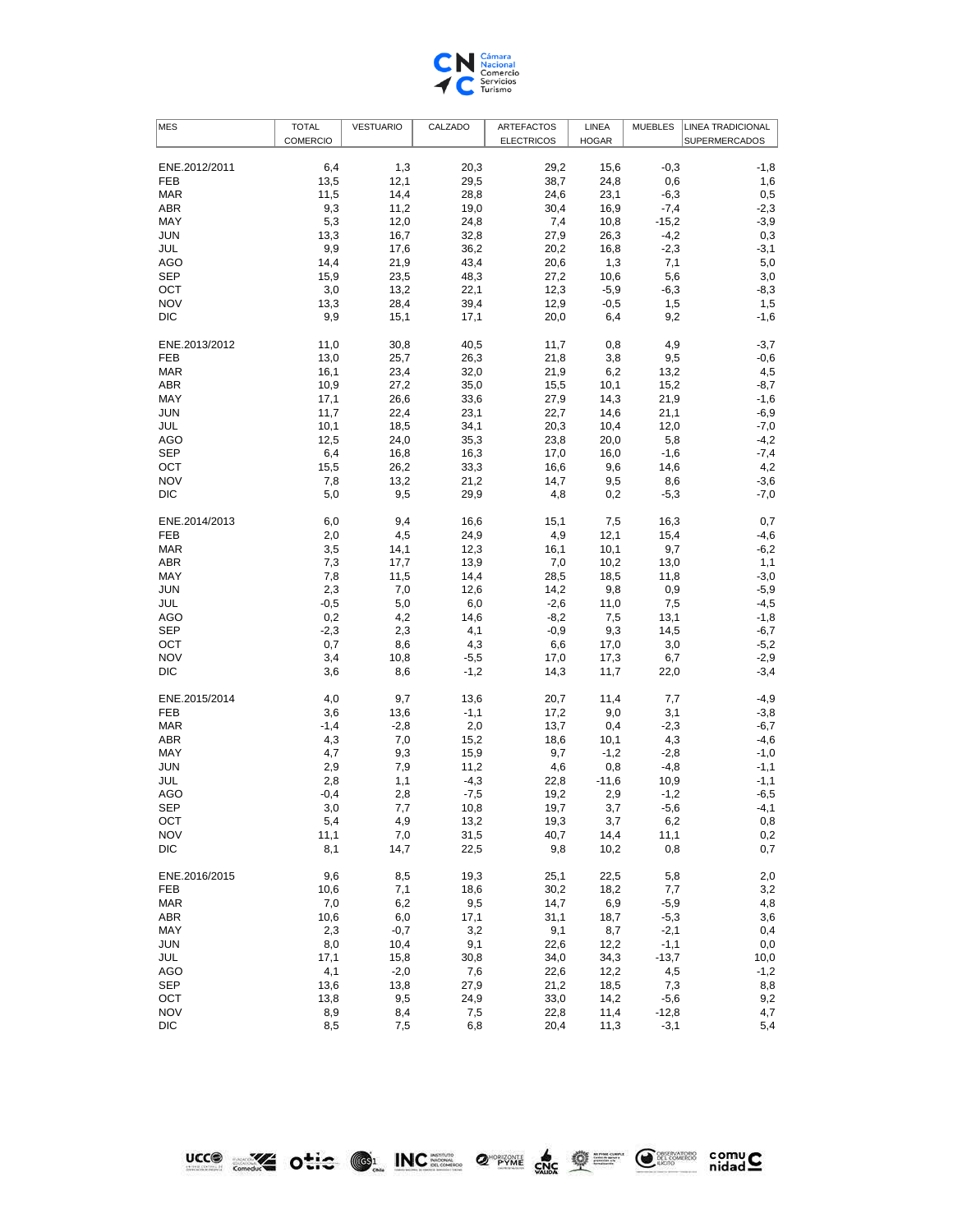

| <b>MES</b>        | <b>TOTAL</b>    | <b>VESTUARIO</b> | CALZADO            | <b>ARTEFACTOS</b> | LINEA          | <b>MUEBLES</b> | <b>LINEA TRADICIONAL</b> |
|-------------------|-----------------|------------------|--------------------|-------------------|----------------|----------------|--------------------------|
|                   | <b>COMERCIO</b> |                  |                    | <b>ELECTRICOS</b> | <b>HOGAR</b>   |                | <b>SUPERMERCADOS</b>     |
|                   |                 |                  |                    |                   |                |                |                          |
| ENE.2017/2016     | 10,0            | 12,1             | 9,4                | 19,2              | 8,7            | 1,0            | 5,9                      |
| FEB               | 4,4             | 9,6              | 2,5                | 3,4               | 11,1           | $-0,3$         | 2,6                      |
| <b>MAR</b>        | 9,1             | 15,1             | 23,9               | 10,4              | 20,5           | 4,9            | 1,9                      |
| ABR               | 9,0             | 11,0             | 1,6                | 9,4               | 5,5            | $-2,6$         | 10,6                     |
| MAY               | 8,0             | 8,8              | 7,9                | 21,7              | 18,8           | $-4,8$         | 0,1                      |
| <b>JUN</b>        | 5,5             | 0,7              | 19,3               | 5,7               | 10,0           | $-1,5$         | 5,5                      |
| JUL               | 3,0             | 4,5              | $-0,9$             | 5,3               | 10,9           | $-2,7$         | 1,3                      |
| AGO               | 5,8             | 6,8              | 6,3                | 9,7               | 5,0            | $-6,2$         | 4,4                      |
| <b>SEP</b>        | 7,9             | 4,2              | $-0,7$             | 18,5              | 3,1            | $-1,9$         | 7,9                      |
| OCT               | $-1,6$          | $-3,7$           | $-10,6$            | 4,7               | 3,9            | $-0,5$         | $-2,2$                   |
| <b>NOV</b>        | 2,6             | 1,6              | $-4,0$             | 5,2               | 8,3            | $-0,4$         | 2,6                      |
| DIC               | 1,7             | 3,4              | $-4,2$             | 1,7               | $-3,3$         | $-13,9$        | 2,9                      |
| ENE.2018/2017     | $-1,5$          | 3,8              | $-1,0$             | -6,3              | 1,2            | $-10,9$        | $-1,3$                   |
| FEB               | $-2,3$          | 5,0              | $-7,6$             | 0,7               | 0,9            | $-11,3$        | $-5,9$                   |
| <b>MAR</b>        | 9,6             | 7,7              | 1,1                | 19,9              | 8,7            | $-7,4$         | 9,1                      |
| <b>ABR</b>        | $-2,8$          | $-1,7$           | $-4,7$             | 9,2               | 8,5            | 0,0            | $-11,0$                  |
| MAY               | $-2,5$          | $-2,4$           | $-12,9$            | $-0,1$            | $-7,7$         | $-3,4$         | $-0,9$                   |
| <b>JUN</b>        | 4,2             | 3,7              | $-3,4$             | 11,9              | 5,1            | $-1,0$         | 2,2                      |
| JUL               | $-3,3$          | $-6,1$           | 1,1                | $-1,1$            | $-13,5$        | $-10,6$        | $-2,0$                   |
| AGO               | 1,9             | 6,2              | 3,4                | 1,3               | $-10,0$        | $-8,4$         | 2,0                      |
| SEP               | $-0,8$          | $-2,3$           | $-2,6$             | $-1,8$            | $-5,2$         | $-2,5$         | 1,1                      |
| OCT               | -4,6            | $-6,0$           | $-11,9$            | $-5,4$            | $-5,6$         | $-13,8$        | $-1,9$                   |
| <b>NOV</b>        | $-3,9$          | $-5,6$           | $-8,8$             | $-11,5$           | $-2,7$         | $-5,7$         | 2,0                      |
| <b>DIC</b>        | 1,9             | 2,3              | 9,4                | 2,0               | $-0,6$         | $-10,6$        | 1,0                      |
| ENE.2019/2018     | $-6,1$          | $-11,3$          | $-6,1$             | $-4,9$            | $-5,5$         | $-7,4$         | $-4,0$                   |
| <b>FEB</b>        | 0,8             | $-4,9$           | 0,7                | 2,3               | $-7,9$         | $-12,0$        | 5,5                      |
| <b>MAR</b>        | $-4,0$          | $-9,0$           | $-5,7$             | 0,5               | $-6,6$         | $-8,1$         | $-2,6$                   |
| <b>ABR</b>        | $-0,4$          | $-3,7$           | $-12,2$            | 2,4               | $-9,5$         | $-0,3$         | 4,0                      |
| MAY               | 2,5             | 0,4              | 7,9                | 1,9               | 4,7            | $-12,3$        | 3,7                      |
| <b>JUN</b>        | $-1,5$          | $-1,4$           | 1,6                | $-3,0$            | $-1,3$         | $-3,5$         | $-1,3$                   |
| JUL               | 1,5             | 2,5              | $-6,6$             | 12,1              | 3,0            | 3,3            | $-3,3$                   |
| AGO               | 5,9             | 9,2              | 1,8                | 16,0              | 3,9            | $-8,5$         | 1,2                      |
| <b>SEP</b>        | $-2,8$          | $-2,2$           | $-7,1$             | 5,1               | $-5,3$         | $-12,9$        | $-5,1$                   |
| OCT               | $-10,9$         | $-20,6$          | $-21,8$            | $-14,4$           | $-22,7$        | $-20,2$        | $-2,3$                   |
| <b>NOV</b>        | $-12,1$         | $-9,3$           | $-16,3$            | $-12,2$           | $-32,8$        | $-24,2$        | $-10,1$                  |
| DIC               | $-4,4$          | $-1,7$           | $-8,6$             | $-1,6$            | $-0,9$         | 3,9            | $-7,6$                   |
| ENE.2020/2019     | 2,4             | 9,4              | $-5,0$             | 12,2              | $-5,7$         | 2,0            | $-1,2$                   |
| FEB               | 3,5             | 9,5              | $-6,4$             | 12,0              | $-4,8$         | $-4,3$         | 1,6                      |
| <b>MAR</b>        | $-22,8$         | $-49,5$          | $-55,8$            | $-36,1$           | $-47,5$        | $-47,7$        | 2,5                      |
| <b>ABR</b>        | $-52,2$         | $-94,8$          | $-91,2$            | $-78,1$           | $-82,6$        | $-85,8$        | $-14,8$                  |
| MAY               | $-34,9$         | $-71,1$          | $-74,2$            | $-36,7$           | $-31,7$        | $-47,2$        | $-11,5$                  |
| <b>JUN</b>        | $-22,8$         | $-46,9$          | $-57,3$            | $-9,6$            | $-20,6$        | $-29,5$        | $-9,5$                   |
| JUL               | $-9,2$          | $-27,8$          | $-31,3$            | $-1,0$            | 4,2            | $-19,1$        | $-1,6$                   |
| <b>AGO</b>        | 33,8            | 28,4             | 21,2               | 71,6              | 22,0           | 38,0           | 26,8                     |
| <b>SEP</b>        | 13,0            | 23,3             | $-1,2$             | 35,5              | 9,2            | 32,9           | 4,4                      |
| OCT               | 13,7            | 25,5             | $-7,1$             | 17,8              | 19,9           | $-3,8$         | 11,8                     |
| <b>NOV</b>        | $-6,8$          | $-21,8$          | $-35,9$            | $-11,7$           | $-45,9$        | $-57,4$        | 8,9                      |
| <b>DIC</b>        | $-6,3$          | $-18,3$          | $-32,5$            | $-13,7$           | $-48,0$        | $-63,0$        | 15,0                     |
| ENE.2021/2020     | $-4,1$          | $-2,4$           |                    | $-13,5$           | $-32,7$        | $-48,4$        | 6,8                      |
| FEB               | $-5,2$          | 8,5              | $-27,3$<br>$-35,3$ | $-12,1$           | $-16,6$        | $-45,2$        | $-0,6$                   |
| <b>MAR</b>        | 2,1             |                  | $-21,8$            | 16,7              | $-4,1$         | $-13,8$        | 3,3                      |
| <b>ABR</b>        | 30,7            | -5,6             |                    |                   |                |                |                          |
|                   |                 | 86,0             | 12,9               | 98,5              | 72,5           | 114,5          | 22,0                     |
| MAY<br><b>JUN</b> | 123,5<br>97,1   | 519,9<br>247,4   | 362,2<br>173,6     | 203,7<br>149,0    | 102,5<br>117,8 | 158,0<br>108,8 | 37,9<br>33,4             |
|                   |                 |                  |                    |                   |                |                |                          |
| JUL<br>AGO        | 86,9            | 235,3<br>72,4    | 114,1<br>14,9      | 119,7<br>2,9      | 67,5<br>19,4   | 89,5<br>$-8,5$ | 30,6<br>$-2,1$           |
| <b>SEP</b>        | 14,4<br>34,9    | 86,8             | 42,5               | 35,0              | 16,3           | $-17,1$        | 16,7                     |
| OCT               |                 |                  |                    |                   |                |                |                          |
| <b>NOV</b>        | 57,4            | 140,3            | 121,7              | 76,6              | 31,7           | 32,9           | 22,9                     |
| DIC               | 78,1<br>62,7    | 197,8<br>156,2   | 173,0<br>111,3     | 121,0<br>72,9     | 186,9<br>109,4 | 161,3<br>100,7 | 24,2<br>9,8              |
|                   |                 |                  |                    |                   |                |                |                          |
| ENE.2022/2021     | 21,4            | 18,1             | 26,4               | 22,5              | 24,1           | 53,0           | 20,7                     |
| FEB               | 18,7            | 11,3             | 70,3               | 28,2              | 13,4           | 57,1           | 13,1                     |
| <b>MAR</b>        | 42,6            | 183,5            | 198,5              | 33,9              | 106,4          | 110,1          | 3,7                      |
| <b>ABR</b>        | 81,2            | 1054,1           | 989,9              | 168,8             | 224,7          | 194,0          | 12,2                     |

LICCO SA Otic OL INCE 2 PAR C OF CHARGE COMMUC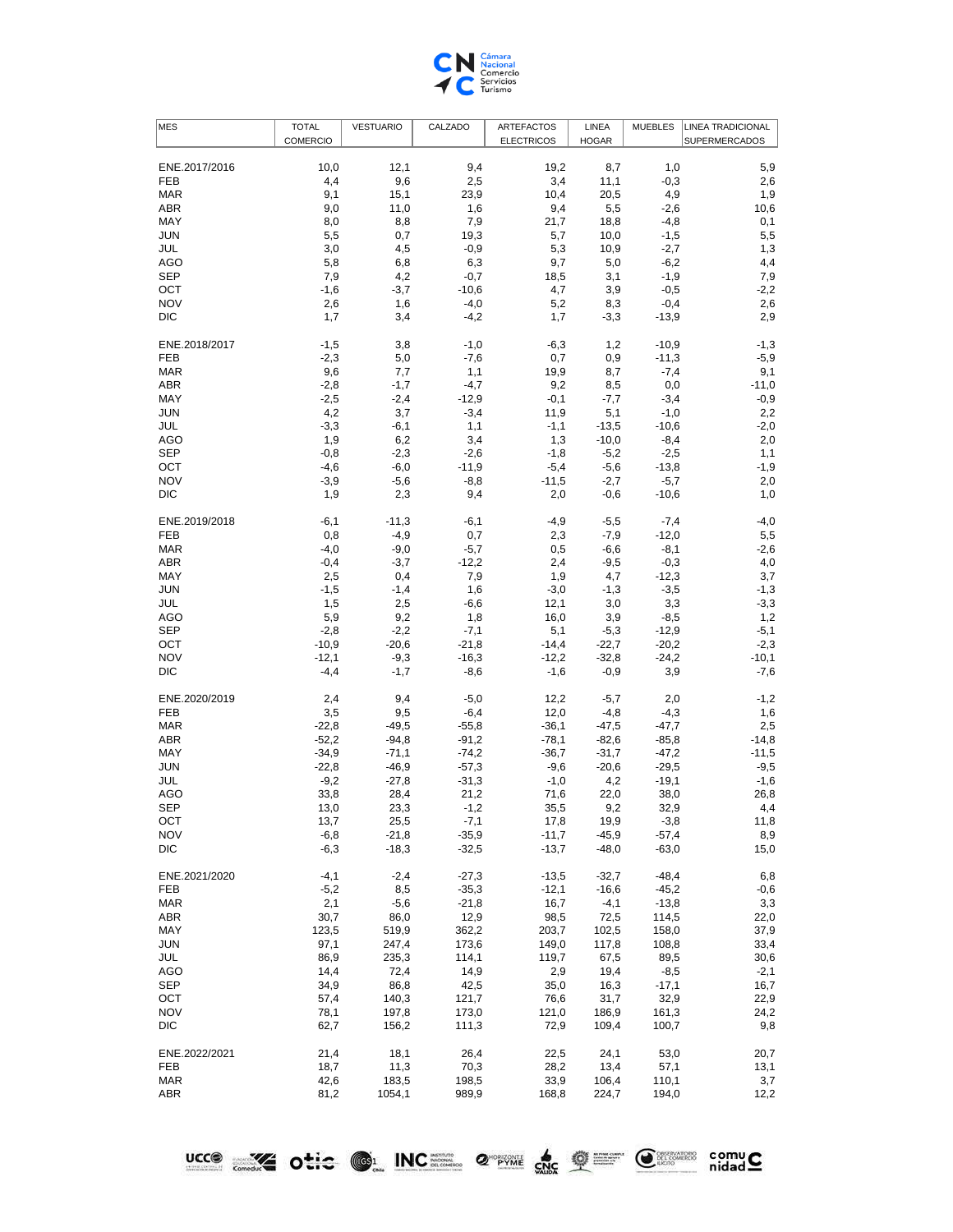

## **VARIACIONES REALES VENTAS COMERCIO MINORISTA REGIÓN DE LA ARAUCANÍA VARIACION ACUMULADA, %**

| <b>MES</b>               | <b>TOTAL</b>    | <b>VESTUARIO</b> | CALZADO          | <b>ARTEFACTOS</b> | LINEA              | <b>MUEBLES</b>   | <b>LINEA TRADICIONAL</b> |
|--------------------------|-----------------|------------------|------------------|-------------------|--------------------|------------------|--------------------------|
|                          | <b>COMERCIO</b> |                  |                  | <b>ELECTRICOS</b> | <b>HOGAR</b>       |                  | SUPERMERCADOS            |
| 1998/1997                | 2,3             | $-1,0$           | $-1,8$           | $-1,9$            | $-13,0$            | $-8,9$           | 6,8                      |
| 1999/1998                | 2,1             | 3,8              | $-2,5$           | 4,2               | $-3,8$             | $-4,9$           | 1,9                      |
| 2000/1999                | 6,7             | 10,7             | 14,7             | 13,4              | 0,8                | 1,3              | 3,2                      |
| 2001/2000                | 1,3             | $-1,4$           | 16,4             | $-7,2$            | $-1,5$             | 4,1              | 1,5                      |
| 2002/2001                | $-2,6$          | $-6,0$           | $-0,3$           | $-13,8$           | $-11,3$            | 6,7              | 1,7                      |
| 2003/2002                | $-1,3$          | 4,0              | 9,1              | 10,9              | 2,2                | 4,3              | -9,5                     |
| 2004/2003                | 6,6             | 14,0             | 4,5              | 8,5               | 2,4                | 7,9              | 3,2                      |
| 2005/2004                | 6,0             | 11,2             | 11,4             | 6,4               | 1,8                | 6,2              | 2,2                      |
| 2006/2005                | 3,5             | 3,4              | 0,9              | 11,3              | 1,2                | 4,6              | 0,9                      |
| 2007/2006                | 4,8             | 4,3              | 9,0              | $-0,3$            | 4,9                | 0,2              | 6,4                      |
| 2008/2007                | $-0,5$          | 4,6              | 1,7              | 8,6               | 0,4                | $-0,7$           | -5,6                     |
| 2009/2008                | 7,4             | 19,4             | 11,1             | 10,2              | 3,7                | 3,8              | 1,0                      |
| 2010/2009                | 18,0            | 29,6             | 31,7             | 30,3              | 14,0               | 11,9             | 8,3                      |
| 2011/2010                | 12,9            | 16,5             | 33,1             | 24,7              | 7,1                | 6,3              | 4,3                      |
| 2012/2011                | 10,4            | 15,6             | 28,8             | 22,2              | 11,4               | $-1,5$           | $-0,8$                   |
| 2013/2012                | 11,1            | 20,8             | 29,7             | 17,2              | 9,1                | 9,3              | $-3,7$                   |
| 2014/2013                | 2,8             | 8,7              | 9,5              | 9,5               | 11,7               | 11,3             | $-3,6$                   |
| 2015/2014                | 4,1             | 7,2              | 10,3             | 17,1              | 4,4                | 2,2              | $-2,7$                   |
| 2016/2015<br>2017/2016   | 9,4             | 7,5<br>5,9       | 14,1<br>3,8      | 23,4              | 15,5<br>8,1        | $-2,3$<br>$-2,6$ | 4,2                      |
| 2018/2017                | 5,2<br>$-0,2$   | 0,5              | $-3,0$           | 9,0<br>1,5        | $-1,8$             | $-7,5$           | 3,6<br>$-0,5$            |
| 2019/2018                | $-2,7$          | $-4,1$           | $-5,8$           | 0,3               | $-6,7$             | $-8,6$           | $-2,1$                   |
| 2020/2019                | $-8,0$          | $-22,4$          | $-34,5$          | $-5,6$            | $-20,4$            | $-25,0$          | 2,9                      |
| 2021/2020                | 44,5            | 120,6            | 62,8             | 59,0              | 42,1               | 24,2             | 15,8                     |
|                          |                 |                  |                  |                   |                    |                  |                          |
| ENE.1998/1997            | 4,4             | 9,4              | 2,5              | 8,2               | $-15,2$            | $-3,8$           | 5,4                      |
| FEB                      | 3,5             | 7,4              | $-3,4$           | 7,5               | $-12,6$            | $-7,5$           | 3,5                      |
| <b>MAR</b>               | 3,4             | 7,5              | $-3,3$           | 7,1               | $-9,5$             | $-4,2$           | 2,0                      |
| <b>ABR</b>               | 4,0             | 6,8              | $-2,3$           | 7,5               | $-8,6$             | $-5,8$           | 3,4                      |
| MAY                      | 4,8             | 6,1              | $-1,7$           | 8,5               | $-8,3$             | $-6,3$           | 4,8                      |
| JUN                      | 4,8             | 4,7              | $-1,0$           | 7,7               | $-8,3$             | $-6,9$           | 5,6                      |
| JUL                      | 3,9             | 2,3              | $-1,5$           | 4,0               | $-9,0$             | $-7,1$           | 6,0                      |
| AGO                      | 3,9             | 0,9              | $-2,1$           | 2,3               | $-9,3$             | $-7,9$           | 6,9                      |
| <b>SEP</b>               | 3,5             | 0,4              | $-1,9$           | 1,1               | $-10,0$            | $-7,1$           | 7,0                      |
| OCT<br><b>NOV</b>        | 3,4             | 0,8              | $-1,5$           | $-0,5$            | $-10,2$            | $-7,7$           | 7,5                      |
| DIC                      | 3,0<br>2,3      | $-0,2$<br>$-1,0$ | $-0,8$<br>$-1,8$ | $-0,8$<br>$-1,9$  | $-11,0$<br>$-13,0$ | $-8,3$<br>$-8,9$ | 7,4<br>6,8               |
|                          |                 |                  |                  |                   |                    |                  |                          |
| ENE.1999/1998            | 0,8             | 7,1              | $-7,7$           | $-8,6$            | $-8,2$             | $-6,7$           | 6,9                      |
| <b>FEB</b>               | 2,3             | 7,3              | $-3,6$           | $-4,3$            | $-9,1$             | 1,4              | 6,4                      |
| <b>MAR</b>               | 2,9             | 8,5              | $-2,9$           | $-1,6$            | $-9,9$             | $-3,4$           | 5,8                      |
| ABR                      | 1,8             | 7,6              | $-4,4$           | $-2,4$            | $-11,0$            | $-5,7$           | 5,2                      |
| MAY                      | 0,2             | 6,5              | $-4,6$           | $-3,8$            | $-11,3$            | $-8,1$           | 2,8                      |
| JUN                      | 0,3             | 6,4              | $-4,5$           | $-3,3$            | $-9,7$             | $-9,1$           | 2,4                      |
| JUL                      | 0,8             | 5,8              | $-5,0$           | $-1,0$            | $-7,5$             | $-7,9$           | 2,3                      |
| AGO<br><b>SEP</b>        | 0,3<br>0,5      | 3,9<br>4,1       | $-5,7$<br>$-5,9$ | $-1,6$            | $-7,1$<br>$-6,1$   | $-7,3$<br>$-7,5$ | 1,6<br>1,4               |
| OCT                      | 1,1             | 4,4              | $-4,6$           | $-1,1$<br>$-0,8$  | $-5,2$             | $-6,9$           | 1,6                      |
| <b>NOV</b>               | 1,4             | 4,2              | $-3,5$           | 1,1               | $-4,5$             | $-6,0$           | 1,3                      |
| DIC                      | 2,1             | 3,8              | $-2,5$           | 4,2               | $-3,8$             | $-4,9$           | 1,9                      |
|                          |                 |                  |                  |                   |                    |                  |                          |
| ENE.2000/1999            | 4,7             | 6,7              | 15,5             | 16,6              | 8,1                | 8,5              | $-0,3$                   |
| FEB                      | 5,1             | 4,6              | 15,0             | 9,6               | 3,5                | 4,9              | 2,0                      |
| <b>MAR</b>               | 6,2             | 8,3              | 15,2             | 11,8              | 3,6                | 4,5              | 2,1                      |
| ABR                      | 7,3             | 10,4             | 16,1             | 13,7              | 1,9                | 4,7              | 2,8                      |
| MAY                      | 7,9             | 11,7             | 17,2             | 16,0              | 2,4                | 3,1              | 2,1                      |
| <b>JUN</b>               | 7,8             | 13,2             | 18,1             | 17,3              | 1,8                | 2,6              | 1,8                      |
| JUL                      | 7,6             | 13,8             | 18,3             | 18,7              | 2,2                | 2,9              | 2,0                      |
| AGO                      | 7,4             | 12,1             | 17,1             | 18,6              | 2,1                | 2,4              | 2,5                      |
| <b>SEP</b>               | 7,5             | 11,5             | 17,2             | 18,1              | 2,1                | 2,1              | 3,2                      |
| OCT                      | 6,8             | 10,1             | 15,3             | 16,7              | 2,4                | 1,7              | 3,0                      |
| <b>NOV</b><br><b>DIC</b> | 6,7<br>6,7      | 10,5<br>10,7     | 14,7<br>14,7     | 14,3<br>13,4      | 2,0<br>0,8         | 1,7<br>1,3       | 3,3<br>3,2               |
|                          |                 |                  |                  |                   |                    |                  |                          |

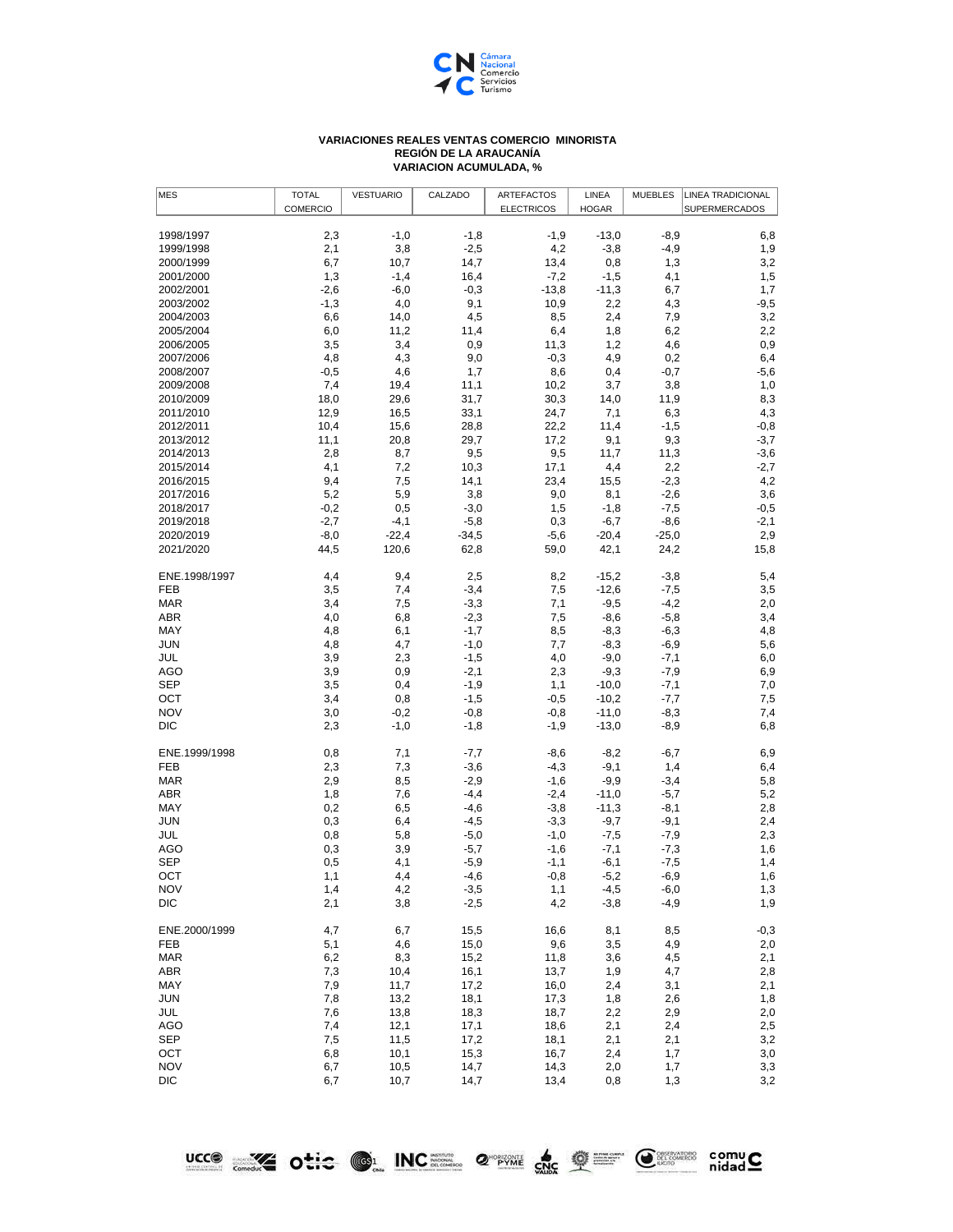

| <b>MES</b>                  | <b>TOTAL</b>     | <b>VESTUARIO</b> | CALZADO      | <b>ARTEFACTOS</b> | LINEA            | <b>MUEBLES</b>   | <b>LINEA TRADICIONAL</b> |
|-----------------------------|------------------|------------------|--------------|-------------------|------------------|------------------|--------------------------|
|                             | COMERCIO         |                  |              | <b>ELECTRICOS</b> | <b>HOGAR</b>     |                  | <b>SUPERMERCADOS</b>     |
|                             |                  |                  |              |                   |                  |                  |                          |
| ENE.2001/2000<br><b>FEB</b> | 1,3<br>1,6       | $-1,4$<br>$-2,8$ | 17,5<br>12,2 | $-5,6$<br>$-5,5$  | $-3,7$<br>$-3,9$ | 2,2<br>2,7       | 3,8<br>2,7               |
| <b>MAR</b>                  | 3,1              | $-3,1$           | 15,6         | $-4,7$            | $-0,8$           | 4,5              | 5,7                      |
| <b>ABR</b>                  | 2,9              | $-3,3$           | 17,4         | $-4,8$            | 1,9              | 6,0              | 5,1                      |
| MAY                         | 2,7              | $-2,6$           | 18,1         | $-6,5$            | 4,1              | 5,0              | 4,7                      |
| <b>JUN</b>                  | 3,0              | $-2,5$           | 18,2         | $-5,9$            | 3,3              | 5,1              | 4,8                      |
| JUL                         | 2,3              | $-3,1$           | 17,8         | $-8,3$            | 3,9              | 3,8              | 4,0                      |
| <b>AGO</b>                  | 2,1              | $-2,9$           | 18,0         | $-8,1$            | 3,7              | 4,3              | 3,5                      |
| <b>SEP</b>                  | 1,9              | $-2,3$           | 18,4         | $-8,3$            | 2,7              | 3,3              | 3,1                      |
| OCT                         | 1,8              | $-1,9$           | 17,6         | $-8,0$            | 1,5              | 3,4              | 2,6                      |
| <b>NOV</b>                  | 1,5              | $-2,5$           | 16,2         | $-7,5$            | 0,9              | 3,7              | 2,1                      |
| <b>DIC</b>                  | 1,3              | $-1,4$           | 16,4         | $-7,2$            | $-1,5$           | 4,1              | 1,5                      |
| ENE.2002/2001               | 1,9              | $-10,0$          | 19,4         | 9,3               | $-4,9$           | 12,4             | $-2,4$                   |
| <b>FEB</b>                  | $-0,6$           | $-9,8$           | 9,3          | 3,7               | $-9,5$           | 10,0             | $-1,4$                   |
| <b>MAR</b>                  | $-0,6$           | $-8,7$           | 5,9          | $-2,1$            | $-14,8$          | 13,8             | 1,5                      |
| <b>ABR</b>                  | $-0,9$           | $-10,3$          | 6,3          | $-3,7$            | $-14,2$          | 12,5             | 1,5                      |
| MAY                         | $-1,6$           | $-10,4$          | 4,1          | $-8,1$            | $-13,3$          | 10,4             | 2,7                      |
| <b>JUN</b>                  | $-1,1$           | $-9,3$           | 3,8          | $-7,3$            | $-12,2$          | 10,2             | 2,9                      |
| JUL                         | $-1,2$           | $-8,8$           | 2,7          | $-10,3$           | $-13,8$          | 10,6             | 3,3                      |
| <b>AGO</b>                  | $-0,4$           | $-6,7$           | 3,2          | $-10,0$           | $-13,0$          | 10,1             | 4,0                      |
| <b>SEP</b>                  | $-0,8$           | $-6,8$           | 2,2          | $-9,6$            | $-13,2$          | 10,2             | 3,2                      |
| OCT                         | $-1,4$           | $-6,9$           | 1,6          | $-9,8$            | $-13,7$          | 9,6              | 3,0                      |
| <b>NOV</b>                  | $-1,8$           | $-6,6$           | 1,1          | $-10,6$           | $-13,3$          | 8,4              | 2,5                      |
| <b>DIC</b>                  | $-2,6$           | $-6,0$           | $-0,3$       | $-13,8$           | $-11,3$          | 6,7              | 1,7                      |
| ENE.2003/2002               | $-7,3$           | $-3,1$           | $-0,4$       | $-3,2$            | $-13,3$          | $-20,9$          | $-9,3$                   |
| <b>FEB</b>                  | $-7,8$           | $-3,9$           | 8,1          | 2,4               | $-9,3$           | $-14,6$          | $-13,6$                  |
| <b>MAR</b>                  | $-8,3$           | $-7,6$           | 8,5          | 6,2               | $-8,2$           | $-9,1$           | $-15,0$                  |
| <b>ABR</b>                  | $-7,1$           | $-5,2$           | 9,1          | 8,9               | $-9,3$           | $-8,9$           | $-14,5$                  |
| MAY                         | $-6,3$           | $-2,3$           | 6,9          | 9,3               | $-7,4$           | $-6,3$           | $-14,4$                  |
| <b>JUN</b>                  | $-6,6$           | $-2,1$           | 4,6          | 10,0              | $-6,0$           | $-5,3$           | $-15,3$                  |
| JUL<br><b>AGO</b>           | $-5,6$           | $-0,6$           | 8,2          | 10,4              | $-4,1$           | $-4,3$           | $-14,7$                  |
| <b>SEP</b>                  | $-4,5$<br>$-3,7$ | 0,1<br>0,9       | 10,8<br>11,2 | 11,2<br>10,2      | $-1,6$<br>$-0,2$ | $-3,4$<br>$-1,2$ | $-13,5$<br>$-12,4$       |
| OCT                         | $-2,9$           | 1,9              | 10,1         | 10,3              | 0,5              | 0,9              | $-11,3$                  |
| <b>NOV</b>                  | $-2,3$           | 3,1              | 8,7          | 9,3               | 1,7              | 2,3              | $-10,3$                  |
| <b>DIC</b>                  | $-1,3$           | 4,0              | 9,1          | 10,9              | 2,2              | 4,3              | $-9,5$                   |
| ENE.2004/2003               | 3,4              | 6,4              | 6,7          | 12,6              | $-8,5$           | 12,6             | $-0,3$                   |
| <b>FEB</b>                  | 5,2              | 7,5              | 0,6          | 12,7              | $-5,8$           | $-0,1$           | 4,0                      |
| <b>MAR</b>                  | 5,2              | 10,6             | $-2,4$       | 12,4              | $-4,7$           | 1,1              | 3,1                      |
| <b>ABR</b>                  | 6,1              | 10,8             | $-0,8$       | 12,4              | $-4,8$           | $-2,0$           | 4,7                      |
| MAY                         | 6,9              | 12,0             | 0,0          | 12,7              | $-3,7$           | 1,2              | 5,2                      |
| <b>JUN</b>                  | 7,5              | 13,9             | 1,8          | 10,4              | $-1,9$           | 2,3              | 6,0                      |
| JUL                         | 8,0              | 14,8             | 2,0          | 10,6              | $-0,6$           | 4,1              | 6,1                      |
| <b>AGO</b>                  | 7,4              | 14,5             | 1,2          | 12,8              | 1,0              | 5,4              | 4,4                      |
| <b>SEP</b>                  | 7,5              | 15,5             | 0,1          | 12,2              | 2,1              | 6,3              | 4,5                      |
| OCT                         | 7,5              | 14,8             | 2,2          | 11,7              | 2,7              | 6,8              | 4,6                      |
| <b>NOV</b>                  | 7,1              | 14,1             | 4,0          | 11,2              | 2,8              | 7,2              | 3,9                      |
| <b>DIC</b>                  | 6,6              | 14,0             | 4,5          | 8,5               | 2,4              | 7,9              | 3,2                      |

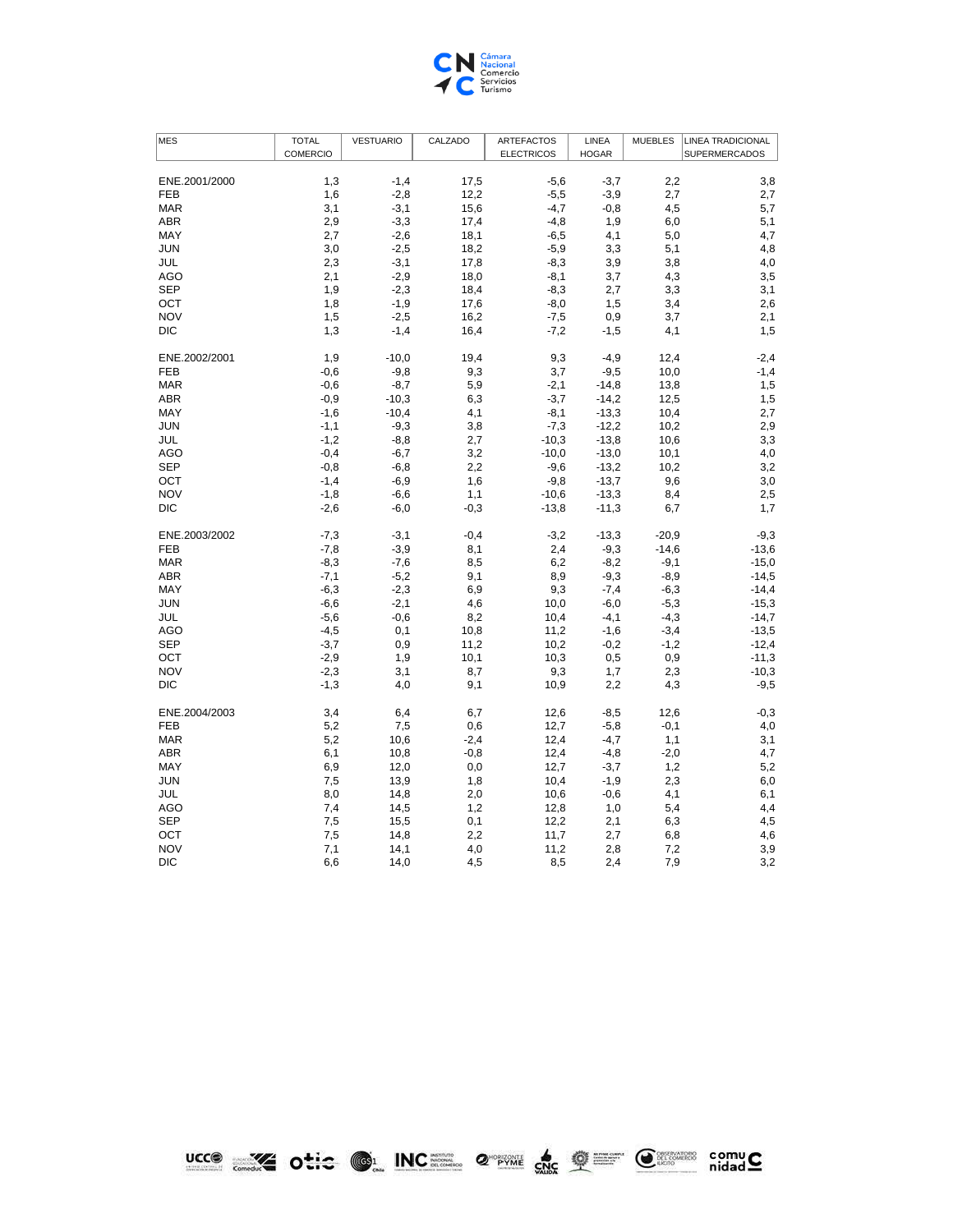

| <b>MES</b>    | <b>TOTAL</b> | <b>VESTUARIO</b> | CALZADO | <b>ARTEFACTOS</b> | LINEA        | <b>MUEBLES</b> | LINEA TRADICIONAL |
|---------------|--------------|------------------|---------|-------------------|--------------|----------------|-------------------|
|               | COMERCIO     |                  |         | <b>ELECTRICOS</b> | <b>HOGAR</b> |                | SUPERMERCADOS     |
|               |              |                  |         |                   |              |                |                   |
| ENE.2005/2004 | 5,7          | 10,7             | 12,5    | 3,9               | 3,9          | 8,2            | 3,3               |
| <b>FEB</b>    | 5,0          | 8,9              | 15,4    | 5,8               | 0,4          | 11,8           | 1,2               |
| <b>MAR</b>    | 4,2          | 9,7              | 17,0    | 5,0               | 2,3          | 7,7            | $-0,9$            |
| <b>ABR</b>    | 4,7          | 10,8             | 17,6    | 4,8               | 2,4          | 7,6            | $-0,5$            |
| MAY           | 5,1          | 10,4             | 18,6    | 6,0               | 2,1          | 6,6            | $-0,2$            |
| <b>JUN</b>    | 5,3          | 10,1             | 18,0    | 7,3               | 0,7          | 7,5            | $-0,1$            |
| JUL           | 5,7          | 10,7             | 16,5    | 7,2               | 0,0          | 8,5            | 0,7               |
| AGO           | 6,4          | 11,6             | 15,1    | 6,9               | 0,6          | 8,8            | 2,1               |
| <b>SEP</b>    | 6,5          | 11,7             | 14,4    | 7,2               | 0,1          | 7,8            | 2,3               |
| OCT           | 6,5          | 12,4             | 13,7    | 7,4               | 0,6          | 7,6            | 2,2               |
| <b>NOV</b>    | 6,6          | 12,7             | 12,9    | 7,9               | 1,0          | 7,8            | 2,2               |
| <b>DIC</b>    | 6,0          | 11,2             | 11,4    | 6,4               | 1,8          | 6,2            | 2,2               |
| ENE.2006/2005 | 3,5          | 9,4              | 8,8     | $-0,9$            | $-3,9$       | 3,1            | 2,4               |
| <b>FEB</b>    | 4,6          | 11,0             | 1,5     | 2,4               | 1,1          | 3,4            | 2,9               |
| <b>MAR</b>    | 3,5          | 9,9              | $-0,6$  | 3,4               | 1,8          | 4,3            | 0,5               |
| ABR           | 3,6          | 9,3              | 0,7     | 2,7               | 2,1          | 5,8            | 1,2               |
| MAY           | 3,3          | 8,5              | 2,2     | 3,2               | 2,0          | 3,4            | 0,3               |
| <b>JUN</b>    | 3,5          | 8,2              | 1,7     | 3,8               | 3,1          | 3,5            | 0,7               |
| JUL           | 3,1          | 7,2              | 2,3     | 4,1               | 3,7          | 2,4            | 0,2               |
| AGO           | 2,8          | 6,4              | 2,6     | 4,3               | 2,3          | 2,3            | $-0,1$            |
| <b>SEP</b>    | 3,1          | 5,7              | 2,5     | 6,1               | 2,0          | 2,6            | 0,2               |
| OCT           | 2,7          | 5,0              | 2,1     | 6,5               | 1,0          | 2,7            | $-0,2$            |
| <b>NOV</b>    | 2,6          | 4,4              | 2,6     | 7,4               | 1,6          | 3,4            | $-0,6$            |
| <b>DIC</b>    | 3,5          | 3,4              | 0,9     | 11,3              | 1,2          | 4,6            | 0,9               |
| ENE.2007/2006 | 5,1          | 16,0             | 11,1    | $-1,0$            | 3,6          | 3,9            | 1,8               |
| <b>FEB</b>    | 5,9          | 11,8             | 12,7    | 2,8               | 2,4          | $-1,3$         | 3,7               |
| <b>MAR</b>    | 7,2          | 9,0              | 16,2    | 5,5               | 3,9          | 2,7            | 5,8               |
| <b>ABR</b>    | 6,7          | 7,9              | 14,0    | 6,6               | 4,8          | 2,8            | 4,7               |
| MAY           | 6,4          | 6,6              | 11,3    | 6,0               | 4,9          | 3,6            | 5,5               |
| JUN           | 6,6          | $7,0$            | 11,5    | 5,8               | 5,8          | 3,3            | 6,0               |
| JUL           | 5,8          | 4,7              | 10,8    | 4,9               | 5,9          | 2,6            | 5,9               |
| AGO           | 5,6          | 3,7              | 10,5    | 3,6               | 6,1          | 3,4            | 6,3               |
| <b>SEP</b>    | 5,5          | 3,6              | 9,9     | 3,0               | 5,9          | 2,2            | 6,8               |
| OCT           | 5,3          | 3,3              | 9,6     | 2,3               | 5,9          | 1,8            | 6,8               |
| <b>NOV</b>    | 5,3          | 3,8              | 9,1     | 1,5               | 5,5          | 1,2            | 7,0               |
| <b>DIC</b>    | 4,8          | 4,3              | 9,0     | $-0,3$            | 4,9          | 0,2            | 6,4               |
| ENE.2008/2007 | 3,4          | 6,0              | 6,8     | 12,3              | 3,6          | 10,9           | $-0,4$            |
| <b>FEB</b>    | 3,5          | 6,3              | 5,7     | 12,0              | 4,5          | 13,4           | $-0,6$            |
| <b>MAR</b>    | 2,1          | 4,4              | 3,0     | 10,3              | 2,8          | 9,7            | $-1,6$            |
| <b>ABR</b>    | 1,9          | 5,0              | 2,7     | 11,5              | 3,2          | 6,9            | $-2,6$            |
| MAY           | 2,2          | 5,6              | 3,3     | 10,1              | 3,6          | 4,7            | $-2,1$            |
| <b>JUN</b>    | 1,4          | 4,8              | 0,6     | 8,8               | 3,2          | 4,7            | $-2,6$            |
| JUL           | 1,4          | 4,5              | 0,8     | 9,6               | 3,4          | 4,9            | $-2,8$            |
| AGO           | 1,5          | 4,9              | 1,3     | 10,3              | 2,6          | 4,5            | $-2,8$            |
| <b>SEP</b>    | 0,5          | 4,6              | 0,9     | 9,8               | 1,8          | 3,5            | $-4,3$            |
| OCT           | 0,3          | 4,9              | 1,3     | 9,4               | 2,1          | 1,5            | $-4,4$            |
| <b>NOV</b>    | $-0,2$       | 4,7              | 1,6     | 8,7               | 1,3          | 0,5            | $-5,1$            |
| <b>DIC</b>    | $-0,5$       | 4,6              | 1,7     | 8,6               | 0,4          | $-0,7$         | $-5,6$            |

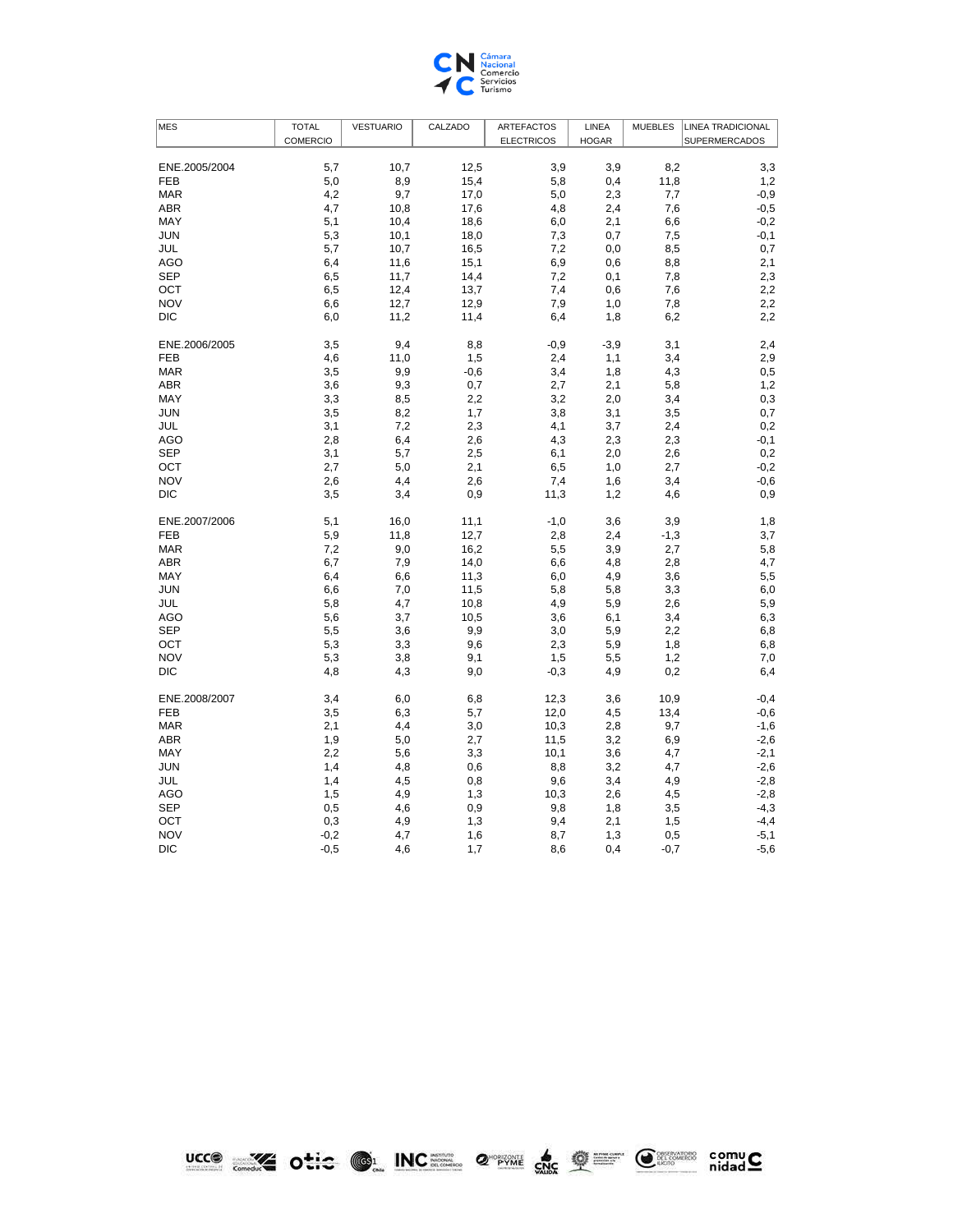

| MES           | <b>TOTAL</b>    | <b>VESTUARIO</b> | CALZADO | <b>ARTEFACTOS</b> | LINEA        | <b>MUEBLES</b> | <b>LINEA TRADICIONAL</b> |
|---------------|-----------------|------------------|---------|-------------------|--------------|----------------|--------------------------|
|               | <b>COMERCIO</b> |                  |         | <b>ELECTRICOS</b> | <b>HOGAR</b> |                | SUPERMERCADOS            |
|               |                 |                  |         |                   |              |                |                          |
| ENE.2009/2008 | 3,2             | 19,1             | 12,2    | 7,3               | $-0,6$       | $-12.7$        | $-3,0$                   |
| <b>FEB</b>    | 0,7             | 11,1             | 7,8     | 4,9               | 0,0          | $-8,1$         | $-4,8$                   |
| <b>MAR</b>    | 1,2             | 12,0             | 7,9     | 5,0               | 3,4          | $-2,5$         | $-5,0$                   |
| <b>ABR</b>    | 1,2             | 11,4             | 3,8     | 4,3               | 1,2          | $-2,8$         | $-4,1$                   |
| MAY           | 2,2             | 12,9             | 4,7     | 5,1               | 1,6          | 0,4            | $-3,5$                   |
| <b>JUN</b>    | 2,8             | 13,7             | 6,3     | 6,1               | $-0,5$       | $-1,1$         | $-3,0$                   |
| JUL           | 4,0             | 16,1             | 8,3     | 6,3               | 1,2          | $-0,3$         | $-2,1$                   |
| <b>AGO</b>    | 4,5             | 16,9             | 9,6     | 6,4               | $-0,6$       | $-0,6$         | $-1,4$                   |
| <b>SEP</b>    | 5,0             | 17,0             | 10,0    | 7,4               | 0,1          | 0,5            | $-1,0$                   |
| OCT           | 5,7             | 17,3             | 10,7    | 8,3               | 1,1          | 1,5            | $-0,4$                   |
| <b>NOV</b>    | 6,0             | 17,3             | 10,8    | 8,8               | 2,1          | 2,6            | 0,0                      |
| <b>DIC</b>    | 7,4             | 19,4             | 11,1    | 10,2              | 3,7          | 3,8            | 1,0                      |
|               |                 |                  |         |                   |              |                |                          |
| ENE.2010/2009 | 12,7            | 23,7             | 18,6    | 27,4              | 6,7          | 12,9           | 5,0                      |
| <b>FEB</b>    | 12,9            | 24,7             | 24,8    | 30,0              | 7,8          | 6,5            | 4,0                      |
| <b>MAR</b>    | 13,4            | 25,7             | 22,7    | 29,1              | 7,0          | $-2,2$         | 5,3                      |
| <b>ABR</b>    | 15,0            | 27,3             | 26,5    | 30,2              | 10,6         | 2,6            | 6,1                      |
| MAY           | 16,7            | 29,7             | 28,6    | 34,2              | 13,1         | 4,8            | 6,2                      |
| <b>JUN</b>    | 16,9            | 28,5             | 29,1    | 34,8              | 12,9         | 7,2            | 6,4                      |
| JUL           | 17,0            | 28,4             | 29,8    | 31,8              | 12,2         | 8,6            | 7,3                      |
| <b>AGO</b>    | 15,4            | 25,8             | 27,6    | 28,2              | 12,1         | 9,0            | 6,5                      |
| <b>SEP</b>    | 15,8            | 26,0             | 28,6    | 28,0              | 12,6         | 9,5            | 7,0                      |
| OCT           | 16,6            | 27,0             | 29,5    | 28,5              | 13,5         | 11,8           | 7,7                      |
| <b>NOV</b>    | 17,0            | 27,8             | 30,4    | 29,4              | 13,6         | 11,0           | 7,9                      |
| <b>DIC</b>    | 18,0            | 29,6             | 31,7    | 30,3              | 14,0         | 11,9           | 8,3                      |
|               |                 |                  |         |                   |              |                |                          |
| ENE.2011/2010 | 20,8            | 34,0             | 37,9    | 26,7              | 7,1          | 21,2           | 12,5                     |
| <b>FEB</b>    | 20,3            | 33,4             | 38,9    | 24,6              | 10,4         | 18,0           | 11,6                     |
| <b>MAR</b>    | 19,7            | 33,6             | 43,7    | 27,1              | 11,1         | 22,4           | 8,2                      |
| <b>ABR</b>    | 19,0            | 31,0             | 42,6    | 25,2              | 10,9         | 20,4           | 8,5                      |
| MAY           | 16,6            | 26,2             | 40,2    | 20,8              | 9,2          | 16,1           | 7,3                      |
| <b>JUN</b>    | 16,7            | 27,1             | 40,6    | 20,4              | 8,3          | 14,9           | 7,1                      |
| JUL           | 15,8            | 23,7             | 38,0    | 23,0              | 6,4          | 13,9           | 6,5                      |
| <b>AGO</b>    | 15,1            | 21,8             | 36,3    | 23,9              | 5,8          | 13,0           | 6,1                      |
| <b>SEP</b>    | 14,6            | 20,5             | 35,6    | 24,8              | 5,9          | 12,4           | 5,7                      |
| OCT           | 13,9            | 18,9             | 34,9    | 25,1              | 5,9          | 10,2           | 5,1                      |
| <b>NOV</b>    | 13,4            | 17,9             | 33,8    | 24,8              | 6,3          | 9,0            | 4,7                      |
| <b>DIC</b>    | 12,9            | 16,5             | 33,1    | 24,7              | 7,1          | 6,3            | 4,3                      |
|               |                 |                  |         |                   |              |                |                          |
| ENE.2012/2011 | 6,4             | 1,3              | 20,3    | 29,2              | 15,6         | $-0,3$         | $-1,8$                   |
| <b>FEB</b>    | 10,0            | 6,8              | 26,0    | 33,9              | 19,8         | 0,1            | $-0,1$                   |
| <b>MAR</b>    | 10,5            | 9,8              | 27,0    | 30,5              | 20,9         | $-2,4$         | 0,1                      |
| <b>ABR</b>    | 10,2            | 10,1             | 24,9    | 30,5              | 20,0         | $-3,5$         | $-0,5$                   |
| MAY           | 9,2             | 10,5             | 24,9    | 25,7              | 18,2         | $-5,9$         | $-1,2$                   |
| <b>JUN</b>    | 9,9             | 11,7             | 26,1    | 26,1              | 19,4         | $-5,7$         | $-0,9$                   |
| JUL           | 9,9             | 12,5             | 27,3    | 25,2              | 19,0         | $-5,2$         | $-1,2$                   |
| AGO           | 10,4            | 13,6             | 28,8    | 24,6              | 16,4         | $-3,7$         | $-0,5$                   |
| <b>SEP</b>    | 11,0            | 14,6             | 30,6    | 24,9              | 15,8         | $-2,8$         | $-0,1$                   |
| OCT           | 10,2            | 14,5             | 29,8    | 23,6              | 13,3         | $-3,1$         | $-0,9$                   |
| <b>NOV</b>    | 10,5            | 15,7             | 30,7    | 22,6              | 12,0         | $-2,7$         | $-0,7$                   |
| <b>DIC</b>    | 10,4            | 15,6             | 28,8    | 22,2              | 11,4         | $-1,5$         | $-0,8$                   |

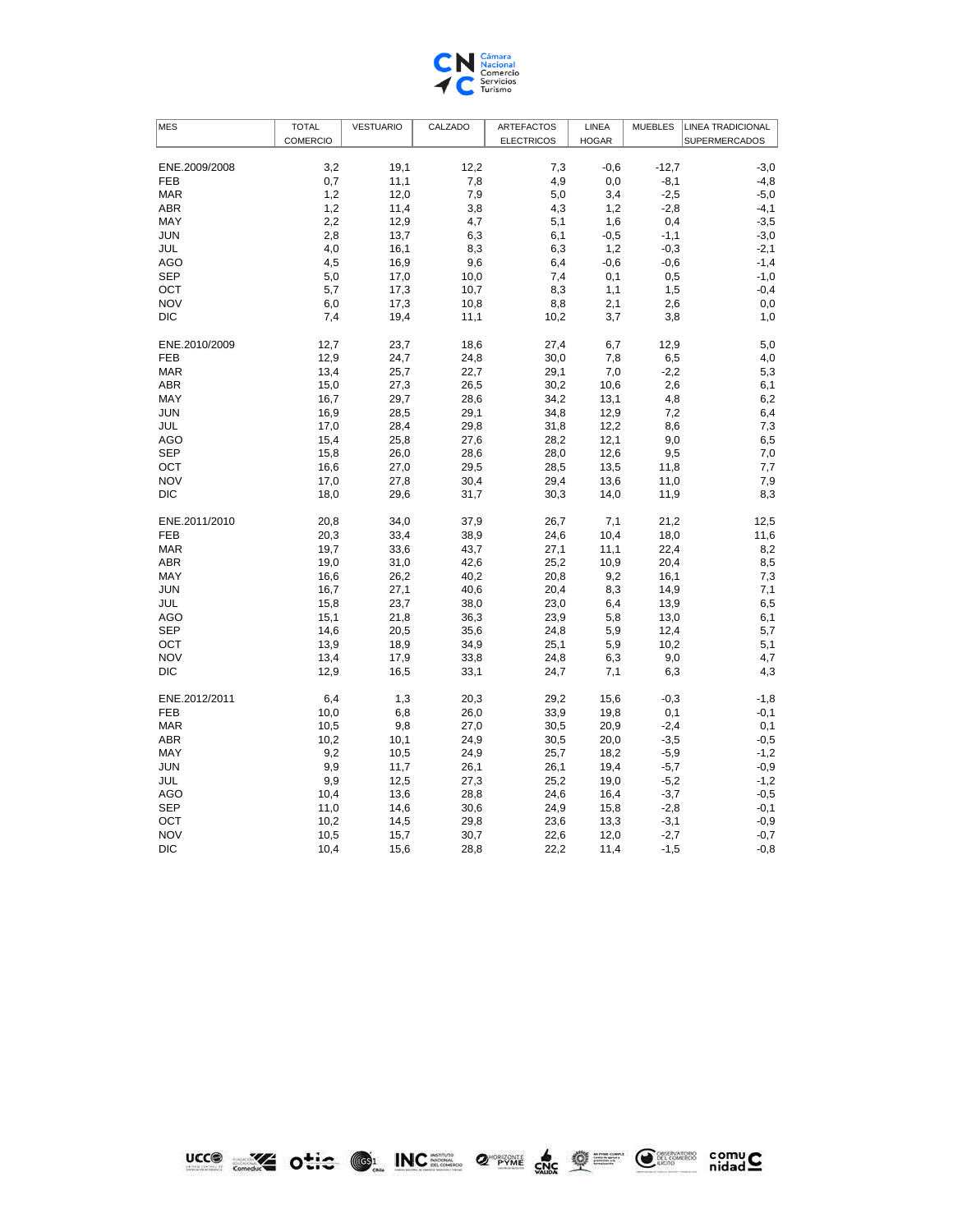

| <b>MES</b>    | <b>TOTAL</b> | <b>VESTUARIO</b> | CALZADO | <b>ARTEFACTOS</b> | LINEA        | <b>MUEBLES</b> | <b>LINEA TRADICIONAL</b> |
|---------------|--------------|------------------|---------|-------------------|--------------|----------------|--------------------------|
|               | COMERCIO     |                  |         | <b>ELECTRICOS</b> | <b>HOGAR</b> |                | SUPERMERCADOS            |
|               |              |                  |         |                   |              |                |                          |
| ENE.2013/2012 | 11,0         | 30,8             | 40,5    | 11,7              | 0,8          | 4,9            | $-3,7$                   |
| <b>FEB</b>    | 12,0         | 28,0             | 31,5    | 16,8              | 2,2          | 7,3            | $-2,1$                   |
| <b>MAR</b>    | 13,4         | 26,1             | 31,7    | 18,5              | 3,5          | 9,5            | 0,1                      |
| ABR           | 12,8         | 26,4             | 32,5    | 17,8              | 5,0          | 10,7           | $-2,1$                   |
| MAY           | 13,6         | 26,4             | 32,7    | 19,6              | 6,7          | 12,8           | $-2,0$                   |
| <b>JUN</b>    | 13,3         | 25,7             | 31,2    | 20,1              | 7,9          | 14,0           | $-2,9$                   |
| JUL           | 12,9         | 24,5             | 31,5    | 20,1              | 8,3          | 13,7           | $-3,5$                   |
| AGO           | 12,8         | 24,5             | 31,9    | 20,6              | 9,8          | 12,7           | $-3,6$                   |
| <b>SEP</b>    | 12,1         | 23,6             | 30,3    | 20,2              | 10,4         | 11,1           | $-4,0$                   |
| OCT           | 12,4         | 23,9             | 30,6    | 19,9              | 10,3         | 11,4           | $-3,3$                   |
| <b>NOV</b>    | 12,0         | 22,9             | 29,6    | 19,4              | 10,2         | 11,2           | $-3,3$                   |
| <b>DIC</b>    | 11,1         | 20,8             | 29,7    | 17,2              | 9,1          | 9,3            | $-3,7$                   |
| ENE.2014/2013 | 6,0          | 9,4              | 16,6    | 15,1              | 7,5          | 16,3           | 0,7                      |
| <b>FEB</b>    | 3,9          | 6,9              | 21,7    | 9,7               | 9,7          | 15,8           | $-2,0$                   |
| <b>MAR</b>    | 3,8          | 9,7              | 18,2    | 11,9              | 9,8          | 13,5           | $-3,5$                   |
| <b>ABR</b>    | 4,6          | 11,7             | 17,1    | 10,7              | 9,9          | 13,4           | $-2,4$                   |
| MAY           | 5,3          | 11,6             | 16,6    | 14,1              | 11,6         | 13,1           | $-2,5$                   |
| <b>JUN</b>    | 4,8          | 10,8             | 15,9    | 14,1              | 11,3         | 11,2           | $-3,1$                   |
| JUL           | 4,0          | 9,9              | 14,6    | 11,8              | 11,3         | 10,7           | $-3,3$                   |
| AGO           | 3,5          | 9,2              | 14,6    | 9,2               | 10,7         | 11,0           | $-3,1$                   |
| <b>SEP</b>    | 2,9          | 8,5              | 13,6    | 8,2               | 10,6         | 11,3           | $-3,5$                   |
| OCT           | 2,7          | 8,5              | 12,8    | 8,0               | 11,2         | 10,4           | $-3,7$                   |
| <b>NOV</b>    | 2,7          | 8,7              | 11,0    | 8,8               | 11,7         | 10,1           | $-3,6$                   |
| <b>DIC</b>    | 2,8          | 8,7              | 9,5     | 9,5               | 11,7         | 11,3           | $-3,6$                   |
| ENE.2015/2014 | 4,0          | 9,7              | 13,6    | 20,7              | 11,4         | 7,7            | $-4,9$                   |
| <b>FEB</b>    | 3,8          | 11,7             | 4,4     | 18,9              | 10,2         | 5,2            | $-4,3$                   |
| <b>MAR</b>    | 1,9          | 5,7              | 3,5     | 17,0              | 6,9          | 2,4            | $-5,1$                   |
| ABR           | 2,5          | 6,0              | 6,4     | 17,4              | 7,6          | 2,9            | $-5,0$                   |
| MAY           | 3,0          | 6,7              | 8,4     | 15,8              | 5,8          | 1,8            | $-4,2$                   |
| JUN           | 2,9          | 6,9              | 8,8     | 13,9              | 5,0          | 0,8            | $-3,7$                   |
| JUL           | 2,9          | 6,1              | 7,2     | 14,9              | 2,5          | 2,2            | $-3,4$                   |
| AGO           | 2,5          | 5,7              | 5,6     | 15,4              | 2,5          | 1,8            | $-3,8$                   |
| <b>SEP</b>    | 2,6          | 5,9              | 6,1     | 15,8              | 2,7          | 1,0            | $-3,8$                   |
| OCT           | 2,8          | 5,8              | 6,7     | 16,1              | 2,8          | 1,5            | $-3,4$                   |
| <b>NOV</b>    | 3,6          | 5,9              | 8,7     | 18,3              | 3,8          | 2,4            | $-3,1$                   |
| <b>DIC</b>    | 4,1          | 7,2              | 10,3    | 17,1              | 4,4          | 2,2            | $-2,7$                   |
| ENE.2016/2015 | 9,6          | 8,5              | 19,3    | 25,1              | 22,5         | 5,8            | 2,0                      |
| <b>FEB</b>    | 10,1         | 7,8              | 18,9    | 27,6              | 20,4         | 6,8            | 2,6                      |
| <b>MAR</b>    | 9,0          | 7,2              | 15,6    | 23,1              | 16,1         | 2,2            | 3,3                      |
| ABR           | 9,4          | 6,9              | 16,0    | 25,0              | 16,7         | 0,5            | 3,4                      |
| MAY           | 8,0          | 5,2              | 13,2    | 21,8              | 15,2         | 0,0            | 2,8                      |
| <b>JUN</b>    | 8,0          | 6,1              | 12,6    | 21,9              | 14,7         | $-0,1$         | 2,3                      |
| JUL           | 9,2          | 7,4              | 14,6    | 23,4              | 17,3         | $-2,1$         | 3,4                      |
| AGO           | 8,6          | 6,4              | 13,9    | 23,3              | 16,6         | $-1,3$         | 2,8                      |
| <b>SEP</b>    | 9,1          | 7,1              | 15,2    | 23,1              | 16,8         | $-0,5$         | 3,5                      |
| OCT           | 9,6          | 7,4              | 16,1    | 24,0              | 16,6         | $-1,0$         | 4,0                      |
| <b>NOV</b>    | 9,5          | 7,5              | 15,2    | 23,9              | 16,1         | $-2,2$         | 4,1                      |
| <b>DIC</b>    | 9,4          | 7,5              | 14,1    | 23,4              | 15,5         | $-2,3$         | 4,2                      |